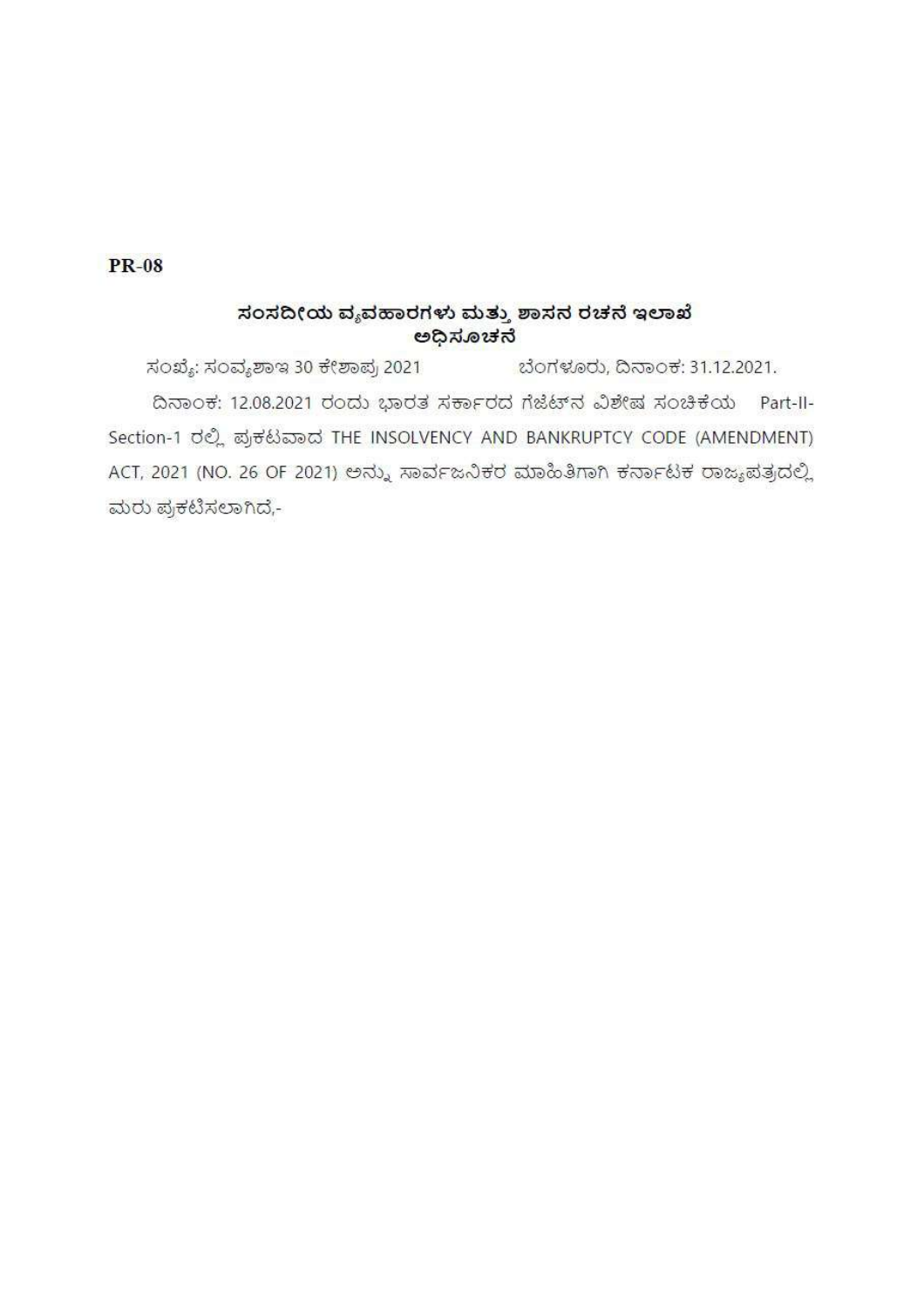

The Gazette of Funding<br>  $m.\pi.\pi.\rightarrow 1-12082021-228942$ <br>
CG-DL-E-12082021-228942<br>
EXTRAORDINARY<br>
EXTRAORDINARY<br>
FOR THE HISTORIC BY AUTHORITY<br>
FOR SAY II — Section 1<br>
FOR AUTHORITY<br>
FOR SAY THE BY AUTHORITY<br>
FOR SAY THE BY AU

सी.जी.-डी.एल.-अ.-12082021-228942 CG-DL-E-12082021-228942

**EXTRAORDINARY** भाग $\Pi$  - खण्ड 1

PART II - Section 1

## PUBLISHED BY AUTHORITY

सं॰ 38] तई दिल्ली, बृहस्पतिवार, अगस्त 12, 2021/ श्रावण 21, 1943 (शक)

Separate paging is given to this Part in order that it may be filed as a separate compilation.

### MINISTRY OF LAW AND JUSTICE

### (Legislative Department)

New Delhi, the 12th August, 2021/ Sravana 21, 1943 (Saka)

The following Act of Parliament received the assent of the President on the 11th August, 2021, and is hereby published for general information:—

THE INSOLVENCY AND BANKRUPTCY CODE (AMENDMENT) ACT, 2021

NO. 26 OF 2021

[11th August, 2021.]

An Act further to amend the Insolvency and Bankruptcy Code, 2016.

BE it enacted by Parliament in the Seventy-second Year of the Republic of India as follows:—

1. (1) This Act may be called the Insolvency and Bankruptcy Code (Amendment) Short title and Act, 2021.

commencement.

(2) It shall be deemed to have come into force on the  $4<sup>th</sup>$  day of April, 2021.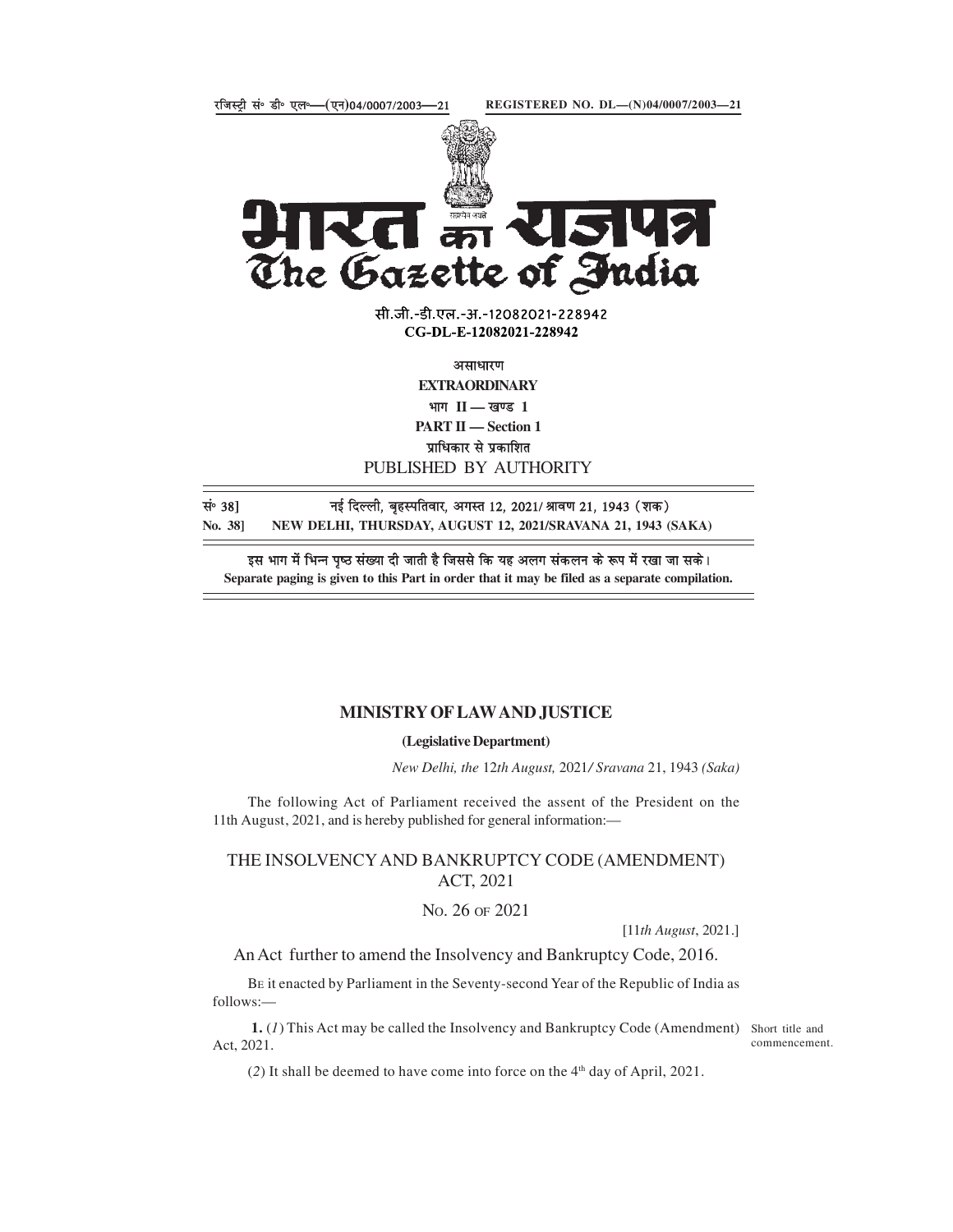31 of 2016.

THE GAZETTE OF INDIA EXTRAORDINARY [PART II—2. In the Insolvency and Bankruptcy Code, 2016 (hereinafter referred to as the principal Act), in section 4, after the proviso, the following proviso shall be inserted, namely:— Amendment 2. In the Insolvency and Bankruptcy Code, 2016 (hereinafter referred to as the 31 of 2016. of section 4. principal Act), in section 4, after the proviso, the following proviso shall be inserted, namely:—

 "Provided further that the Central Government may, by notification, specify such minimum amount of default of higher value, which shall not be more than one crore rupees, for matters relating to the pre-packaged insolvency resolution process of corporate debtors under Chapter III-A.".

of section 5.

Amendment 3. In section 5 of the principal Act,—

 $(i)$  after clause (2), the following clause shall be inserted, namely:—

'(2A) "base resolution plan" means a resolution plan provided by the corporate debtor under clause  $(c)$  of sub-section  $(4)$  of section 54A;';

 $(ii)$  in clause (5), in sub-clause (b), after the words "corporate insolvency resolution process", the words "or the pre-packaged insolvency resolution process, as the case may be," shall be inserted;

 $(iii)$  in clause  $(11)$ , after the words "corporate insolvency resolution process", the words "or pre-packaged insolvency resolution process, as the case may be" shall be inserted;

 $(iv)$  in clause (15), after the words "process period", the words "or by the corporate debtor during the pre-packaged insolvency resolution process period, as the case may be" shall be inserted;

 $(v)$  in clause (19), after the words "for the purposes of", the words and figures "Chapter VI and" shall be inserted;

 $(vi)$  after clause (23), the following clauses shall be inserted, namely:—

'(23A) "preliminary information memorandum" means a memorandum submitted by the corporate debtor under clause  $(b)$  of sub-section  $(I)$  of section 54G;

(23B) "pre-packaged insolvency commencement date" means the date of admission of an application for initiating the pre-packaged insolvency resolution process by the Adjudicating Authority under clause (a) of sub-section (4) of section 54C;

(23C) "pre-packaged insolvency resolution process costs" means—

(a) the amount of any interim finance and the costs incurred in raising such finance;

(b) the fees payable to any person acting as a resolution professional and any expenses incurred by him for conducting the pre-packaged insolvency resolution process during the pre-packaged insolvency resolution process period, subject to sub-section (6) of section 54F;

(c) any costs incurred by the resolution professional in running the business of the corporate debtor as a going concern pursuant to an order under sub-section (2) of section 54J;

(d) any costs incurred at the expense of the Government to facilitate the pre-packaged insolvency resolution process; and

(e) any other costs as may be specified;

(23D) "pre-packaged insolvency resolution process period" means the period beginning from the pre-packaged insolvency commencement date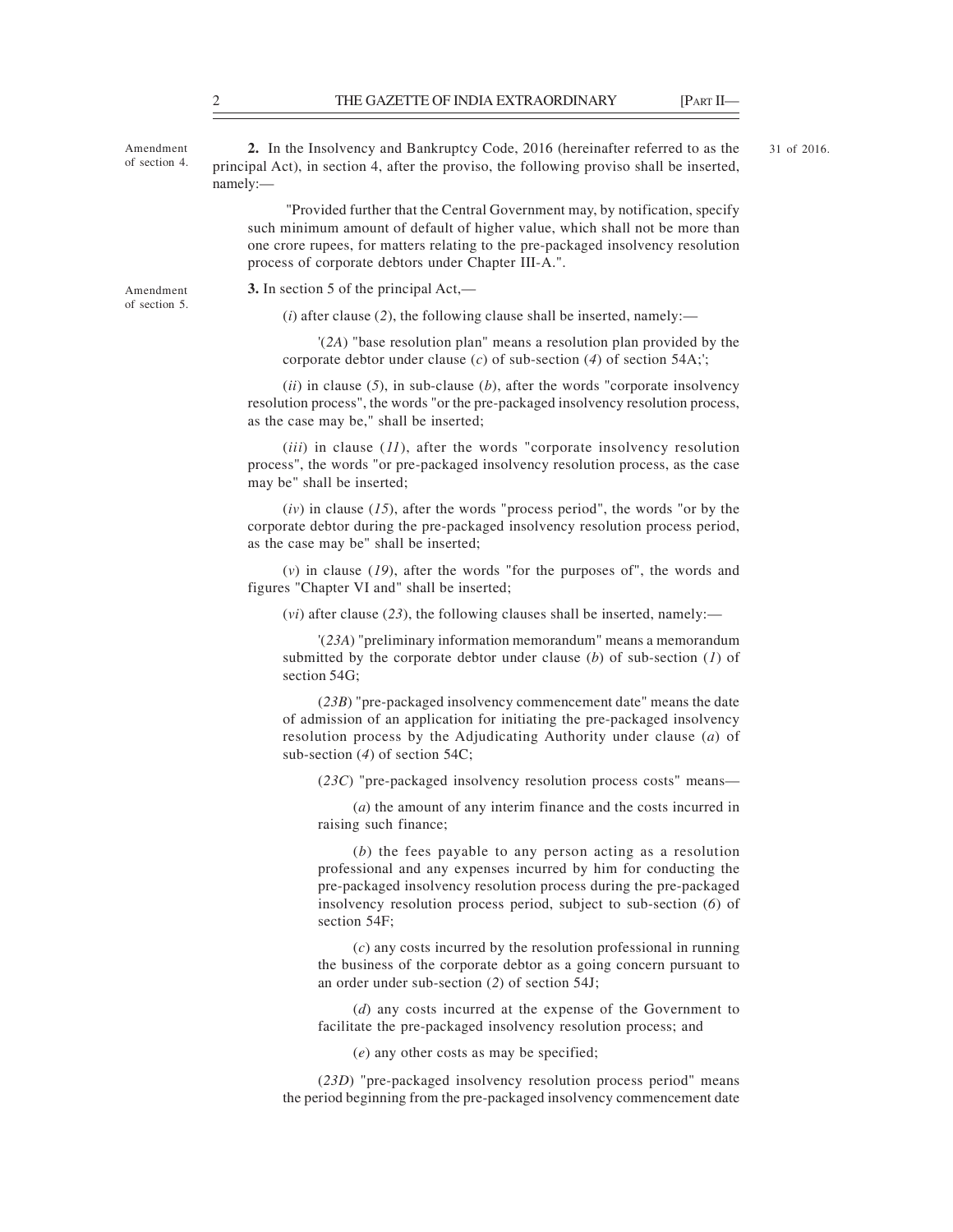SEC. 1] THE GAZETTE OF INDIA EXTRAORDINARY 3<br>
and ending on the date on which an order under sub-section (1) of<br>
section 54L, or sub-section (1) of section 54N, or sub-section (2) of<br>
section 54-O, as the case may be, is p and ending on the date on which an order under sub-section  $(I)$  of section 54L, or sub-section  $(I)$  of section 54N, or sub-section  $(2)$  of section 54-O, as the case may be, is passed by the Adjudicating Authority;';

(vii) in clause (25), after the words, brackets and figures "of sub-section (2) of section 25", the words, figures and letter "or pursuant to section 54K, as the case may be" shall be inserted;

(viii) in clause (27), after the words "corporate insolvency resolution process", the words "or the pre-packaged insolvency resolution process, as the case may be," shall be inserted.

4. In section 11 of the principal Act,—

 $(i)$  in clause  $(a)$ , after the words "corporate insolvency resolution process", the words "or a pre-packaged insolvency resolution process" shall be inserted;

(ii) after clause (*a*), the following clause shall be inserted, namely:—

"(aa) a financial creditor or an operational creditor of a corporate debtor undergoing a pre-packaged insolvency resolution process; or";

(*iii*) after clause (*b*), the following clause shall be inserted, namely:—

"(ba) a corporate debtor in respect of whom a resolution plan has been approved under Chapter III-A, twelve months preceding the date of making of the application; or".

5. After section 11 of the principal Act, the following section shall be inserted, namely:— when the contract of the contract of the contract of the contract of the contract of the contract of the contract of the contract of the contract of the contract of the contract of the contract of the contract of

"11A.  $(I)$  Where an application filed under section 54C is pending, the Adjudicating Authority shall pass an order to admit or reject such application, before considering any application filed under section 7 or section 9 or section 10 during the pendency of such application under section 54C, in respect of the same corporate debtor.

(2) Where an application under section 54C is filed within fourteen days of filing of any application under section 7 or section 9 or section 10, which is pending, in respect of the same corporate debtor, then, notwithstanding anything contained in sections 7, 9 and 10, the Adjudicating Authority shall first dispose of the application under section 54C.

(3) Where an application under section 54C is filed after fourteen days of the filing of any application under section 7 or section 9 or section 10, in respect of the same corporate debtor, the Adjudicating Authority shall first dispose of the application under section 7or section 9 or section 10.

(4) The provisions of this section shall not apply where an application under section 7 or section 9 or section 10 is filed and pending as on the date of the commencement of the Insolvency and Bankruptcy Code (Amendment) Act, 2021.".

6. In section 33 of the principal Act, in sub-section (3), after the words "approved by the Adjudicating Authority", the words, figures, brackets and letter "under section 31 or under sub-section (1) of section 54L," shall be inserted.

7. In section 34 of the principal Act, in sub-section  $(I)$ , after the words and figures "under Chapter II", the words, figures and letter "or for the pre-packaged insolvency resolution process under Chapter III-A" shall be inserted. Amendment of section 34.

Amendment of section 33.

Disposal of

Insertion of new section 11A.

applications under section 54C and under section 7 or section 9 or section 10.

Amendment of section 11.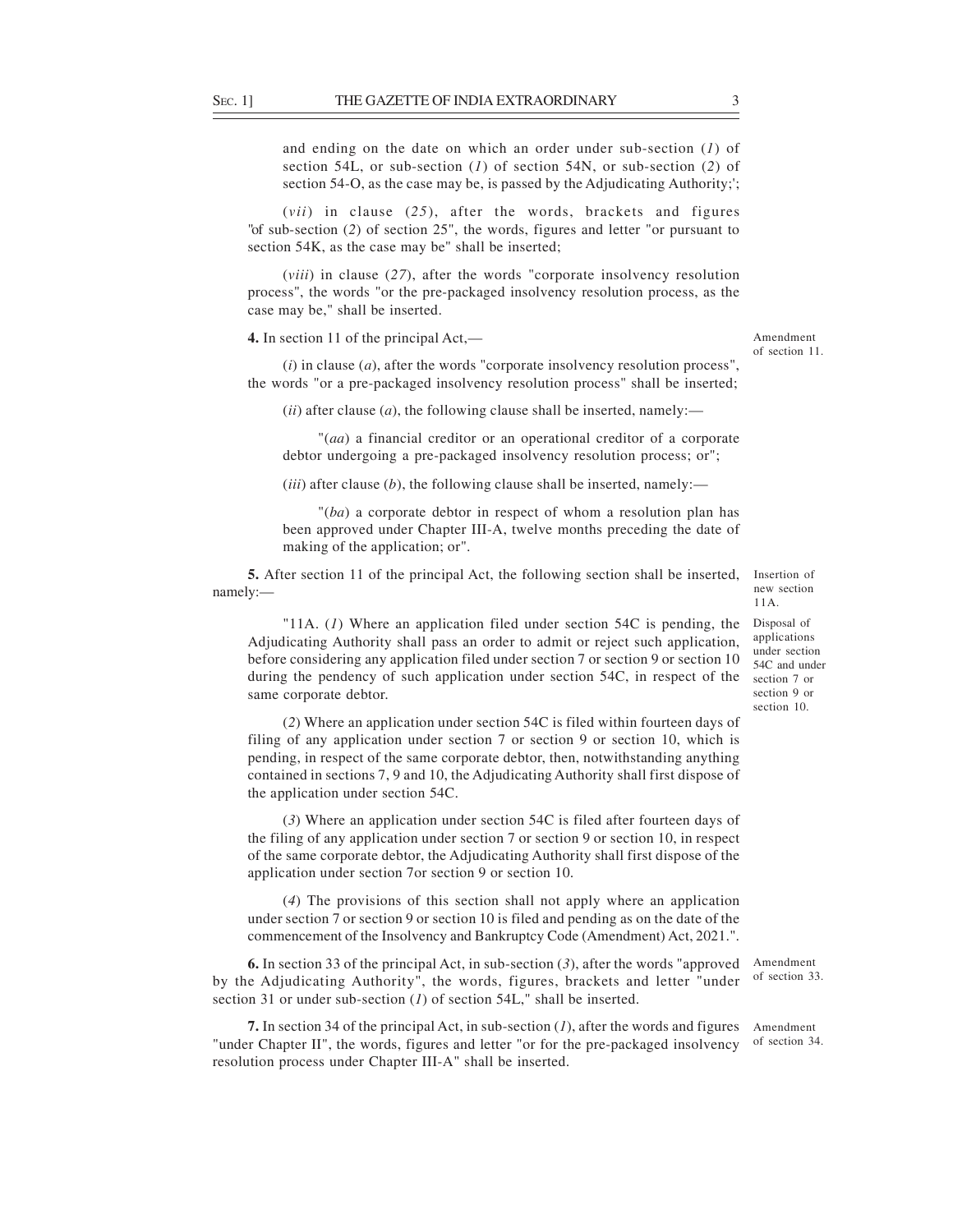8. After Chapter III of the principal Act, the following Chapter shall be inserted, Insertion of new Chapter namely:- $III-A$ 

process.

### 'CHAPTER III-A

namely:—

PRE-PACKAGED INSOLVENCY RESOLUTION PROCESS

54A.(1) An application for initiating pre-packaged insolvency resolution Corporate process may be made in respect of a corporate debtor classified as a micro, small debtors eligible for<br>
or medium enterprise under sub-section (1) of section 7 of the Micro, Small and Medium Enterprises Development Act, 2006. insolvency pre-packaged of the different cheer prise under sub

27 of 2006.

resolution (2) Without prejudice to sub-section (*1*), an application for initiating pre-packaged insolvency resolution process may be made in respect of a corporate debtor, who commits a default referred to in section 4, subject to the following conditions, that—

> (a) it has not undergone pre-packaged insolvency resolution process or completed corporate insolvency resolution process, as the case may be, during the period of three years preceding the initiation date;

(b) it is not undergoing a corporate insolvency resolution process;

 $(c)$  no order requiring it to be liquidated is passed under section 33;

(d) it is eligible to submit a resolution plan under section 29A;

(e) the financial creditors of the corporate debtor, not being its related parties, representing such number and in such manner as may be specified, have proposed the name of the insolvency professional to be appointed as resolution professional for conducting the pre-packaged insolvency resolution process of the corporate debtor, and the financial creditors of the corporate debtor, not being its related parties, representing not less than sixty-six per cent. in value of the financial debt due to such creditors, have approved such proposal in such form as may be specified:

 Provided that where a corporate debtor does not have any financial creditors, not being its related parties, the proposal and approval under this clause shall be provided by such persons as may be specified;

(f) the majority of the directors or partners of the corporate debtor, as the case may be, have made a declaration, in such form as may be specified, stating, *inter alia*, that-

 $(i)$  the corporate debtor shall file an application for initiating pre-packaged insolvency resolution process within a definite time period not exceeding ninety days;

(*ii*) the pre-packaged insolvency resolution process is not being initiated to defraud any person; and

(*iii*) the name of the insolvency professional proposed and approved to be appointed as resolution professional under clause  $(e)$ ;

(g) the members of the corporate debtor have passed a special resolution, or at least three-fourth of the total number of partners, as the case may be, of the corporate debtor have passed a resolution, approving the filing of an application for initiating pre-packaged insolvency resolution process.

(3) The corporate debtor shall obtain an approval from its financial creditors, not being its related parties, representing not less than sixty-six per cent. in value of the financial debt due to such creditors, for the filing of an application for initiating pre-packaged insolvency resolution process, in such form as may be specified: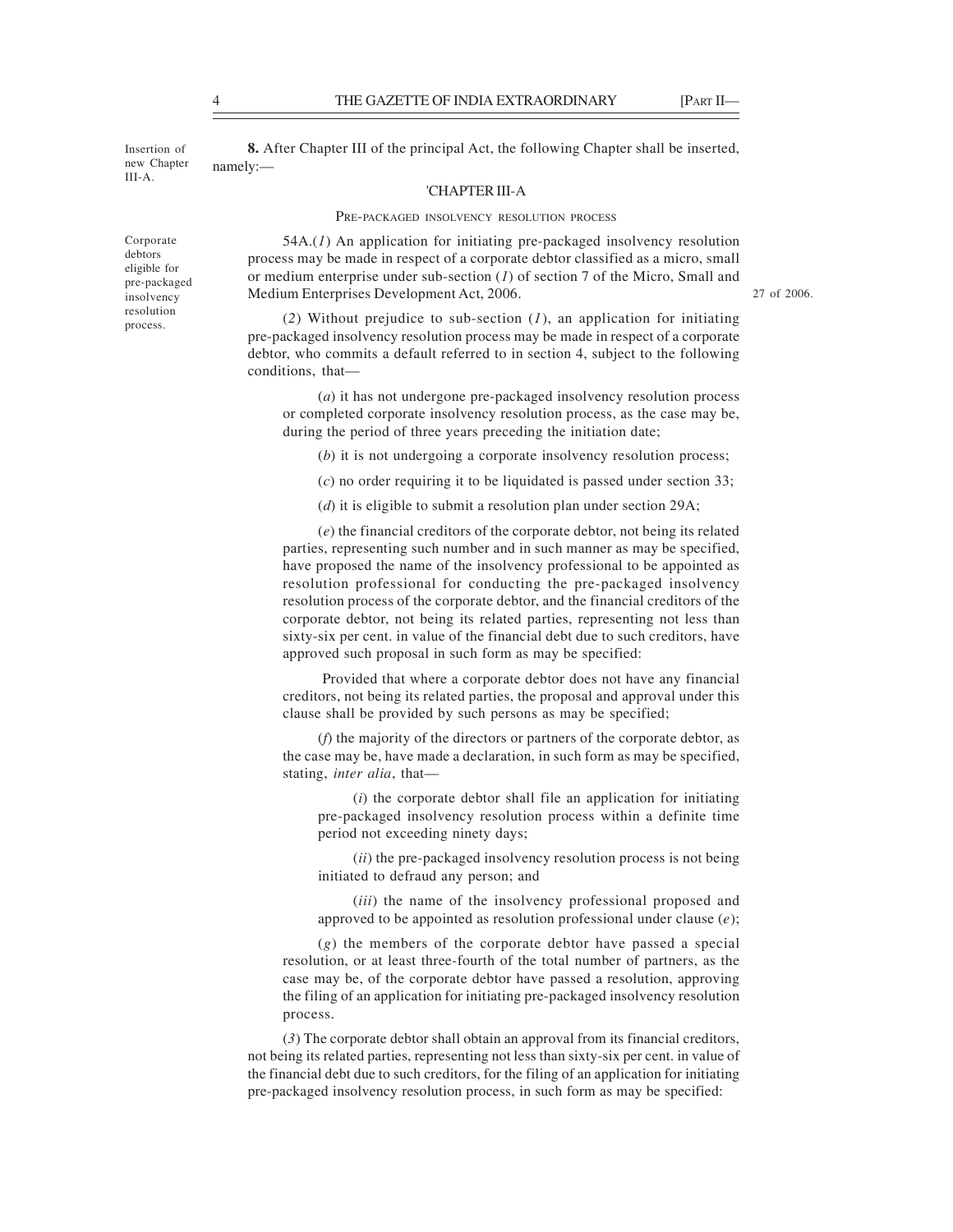SEC. 1] THE GAZETTE OF INDIA EXTRAORDINARY 5<br>Provided that where a corporate debtor does not have any financial creditors,<br>not being its related parties, the approval under this sub-section shall be provided<br>by such person Provided that where a corporate debtor does not have any financial creditors, not being its related parties, the approval under this sub-section shall be provided by such persons as may be specified.

(4) Prior to seeking approval from financial creditors under sub-section (3), the corporate debtor shall provide such financial creditors with—

(a) the declaration referred to in clause ( $f$ ) of sub-section (2);

(b) the special resolution or resolution referred to in clause  $(g)$  of sub-section (2);

 $(c)$  a base resolution plan which conforms to the requirements referred to in section 54K, and such other conditions as may be specified; and

(*d*) such other information and documents as may be specified.

54B. (1) The insolvency professional, proposed to be appointed as the resolution professional, shall have the following duties commencing from the date of the approval under clause (e) of sub-section (2) of section 54A, namely:— Duties of

insolvency professional before initiation of pre-packaged insolvency resolution process.

(a) prepare a report in such form as may be specified, confirming whether the corporate debtor meets the requirements of section 54A, and the base resolution plan conforms to the requirements referred to in clause  $(c)$  of sub-section  $(4)$  of section 54A;

(b) file such reports and other documents, with the Board, as may be specified; and

(c) perform such other duties as may be specified.

(2) The duties of the insolvency professional under sub-section (1) shall cease, if,—

(a) the corporate debtor fails to file an application for initiating pre-packaged insolvency resolution process within the time period as stated under the declaration referred to in clause  $(f)$  of sub-section  $(2)$  of section 54A; or

(b) the application for initiating pre-packaged insolvency resolution process is admitted or rejected by the Adjudicating Authority,

as the case may be.

(3) The fees payable to the insolvency professional in relation to the duties performed under sub-section  $(I)$  shall be determined and borne in such manner as may be specified and such fees shall form part of the pre-packaged insolvency resolution process costs, if the application for initiation of pre-packaged insolvency resolution process is admitted.

54C.  $(I)$  Where a corporate debtor meets the requirements of section 54A, a corporate applicant thereof may file an application with the Adjudicating Authority for initiating pre-packaged insolvency resolution process.

(2) The application under sub-section  $(I)$  shall be filed in such form, containing such particulars, in such manner and accompanied with such fee as may be prescribed.

(3) The corporate applicant shall, along with the application, furnish—

(a) the declaration, special resolution or resolution, as the case may be, and the approval of financial creditors for initiating pre-packaged insolvency resolution process in terms of section 54A;

to initiate pre-packaged insolvency resolution process.

Application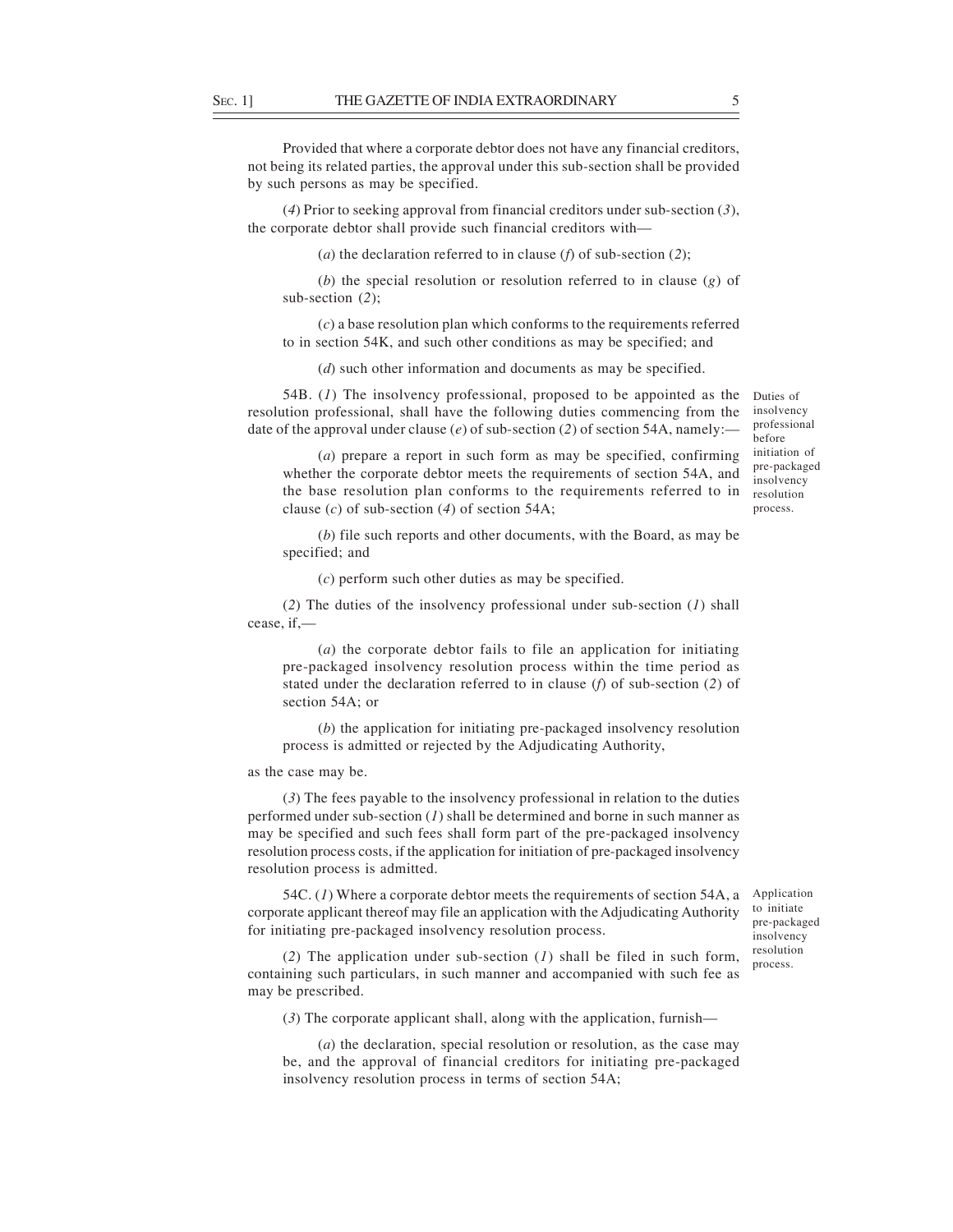**6** THE GAZETTE OF INDIA EXTRAORDINARY [PART II—1994]<br>
(b) the name and written consent, in such form as may be specified, of<br>
the insolvency professional proposed to be appointed as resolution<br>
professional, as a approve (b) the name and written consent, in such form as may be specified, of the insolvency professional proposed to be appointed as resolution professional, as approved under clause  $(e)$  of sub-section  $(2)$  of section 54A, and his report as referred to in clause  $(a)$  of sub-section  $(I)$  of section 54B;

 $(c)$  a declaration regarding the existence of any transactions of the corporate debtor that may be within the scope of provisions in respect of avoidance of transactions under Chapter III or fraudulent or wrongful trading under Chapter VI, in such form as may be specified;

(d) information relating to books of account of the corporate debtor and such other documents relating to such period as may be specified.

(4) The Adjudicating Authority shall, within a period of fourteen days of the receipt of the application, by an order,—

(a) admit the application, if it is complete; or

(b) reject the application, if it is incomplete:

Provided that the Adjudicating Authority shall, before rejecting an application, give notice to the applicant to rectify the defect in the application within seven days from the date of receipt of such notice from the Adjudicating Authority.

(5) The pre-packaged insolvency resolution process shall commence from the date of admission of the application under clause  $(a)$  of sub-section  $(4)$ .

54D. (1) The pre-packaged insolvency resolution process shall be completed within a period of one hundred and twenty days from the pre-packaged insolvency for commencement date.

 $(2)$  Without prejudice to sub-section  $(1)$ , the resolution professional shall  $s$ ubmit the resolution plan, as approved by the committee of creditors, to the Adjudicating Authority under sub-section  $(4)$  or sub-section  $(12)$ , as the case may be, of section 54K, within a period of ninety days from the pre-packaged insolvency commencement date.

> (3) Where no resolution plan is approved by the committee of creditors within the time period referred to in sub-section (2), the resolution professional shall, on the day after the expiry of such time period, file an application with the Adjudicating Authority for termination of the pre-packaged insolvency resolution process in such form and manner as may be specified.

Declaration of 54E. (1) The Adjudicating Authority shall, on the pre-packaged insolvency moratorium commencement date, along with the order of admission under section 54C—

(a) declare a moratorium for the purposes referred to in sub-section  $(I)$  $r_{\text{packaged}}$  read with sub-section (3) of section 14, which shall, *mutatis* insolvency mutandis apply, to the proceedings under this Chapter;

(b) appoint a resolution professional—

 $(i)$  as named in the application, if no disciplinary proceeding is pending against him; or

(ii) based on the recommendation made by the Board, if any disciplinary proceeding is pending against the insolvency professional named in the application;

(c) cause a public announcement of the initiation of the pre-packaged insolvency resolution process to be made by the resolution professional, in such form and manner as may be specified, immediately after his appointment.

Time-limit completion of pre-packaged process.

and public **commencement** date, are announcement during preresolution process.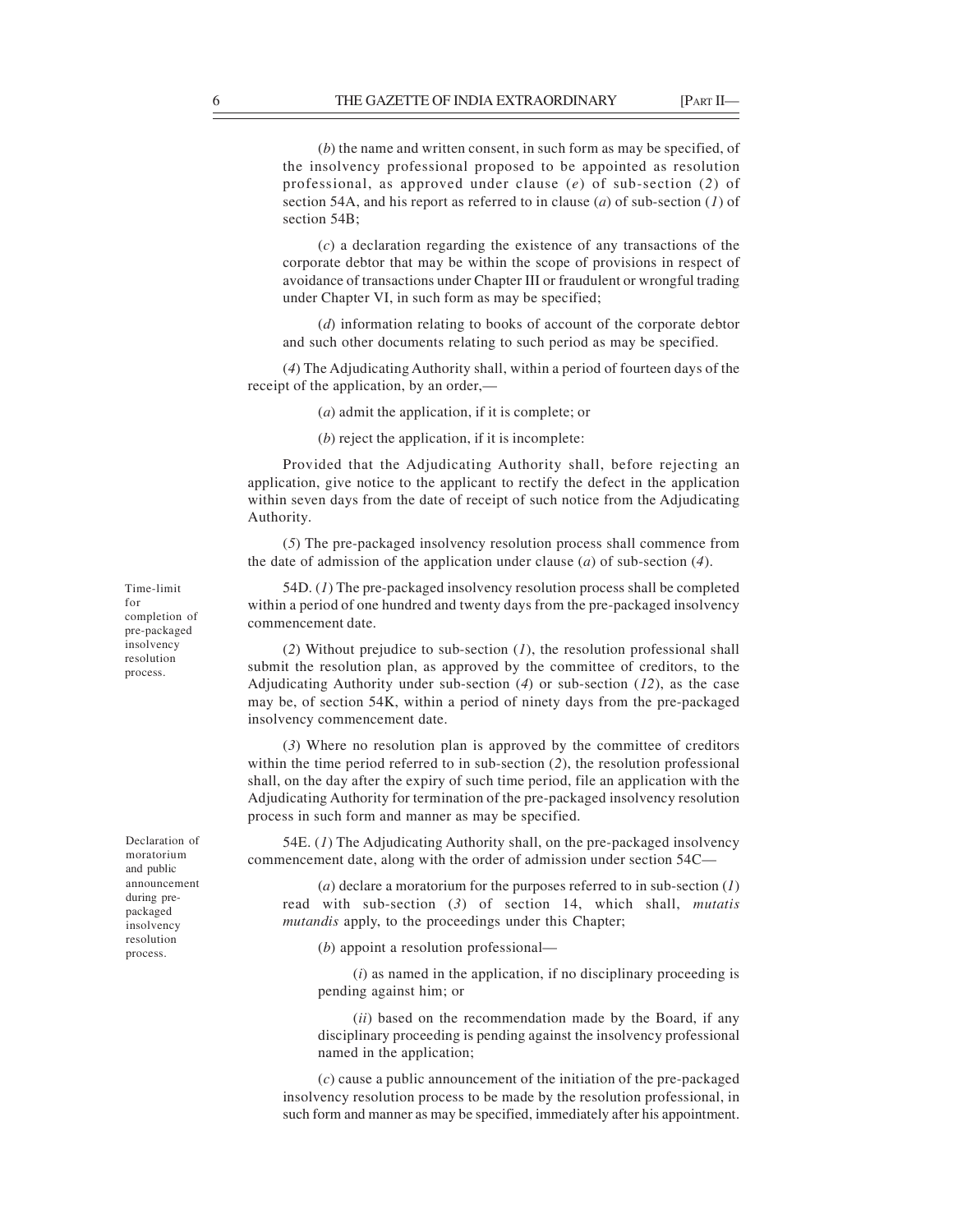SEC. 1] THE GAZETTE OF INDIA EXTRAORDINARY 7 7<br>
(2) The order of moratorium shall have effect from the date of such order till<br>
the date on which the pre-packaged insolvency resolution process period comes<br>
to an end. (2) The order of moratorium shall have effect from the date of such order till the date on which the pre-packaged insolvency resolution process period comes to an end.

54F. (1) The resolution professional shall conduct the pre-packaged insolvency resolution process of a corporate debtor during the pre-packaged insolvency resolution process period. Duties and powers of professional

(2) The resolution professional shall perform the following duties, namely:—

(a) confirm the list of claims submitted by the corporate debtor under section 54G, in such manner as may be specified;

(b) inform creditors regarding their claims as confirmed under clause  $(a)$ , in such manner as may be specified;

(c) maintain an updated list of claims, in such manner as may be specified;

(d) monitor management of the affairs of the corporate debtor;

(e) inform the committee of creditors in the event of breach of any of the obligations of the Board of Directors or partners, as the case may be, of the corporate debtor, under the provisions of this Chapter and the rules and regulations made thereunder;

(f) constitute the committee of creditors and convene and attend all its meetings;

 $(g)$  prepare the information memorandum on the basis of the preliminary information memorandum submitted under section 54G and any other relevant information, in such form and manner as may be specified;

(h) file applications for avoidance of transactions under Chapter III or fraudulent or wrongful trading under Chapter VI, if any; and

(i) such other duties as may be specified.

(3) The resolution professional shall exercise the following powers, namely:—

(a) access all books of account, records and information available with the corporate debtor;

(b) access the electronic records of the corporate debtor from an information utility having financial information of the corporate debtor;

(c) access the books of account, records and other relevant documents of the corporate debtor available with Government authorities, statutory auditors, accountants and such other persons as may be specified;

(d) attend meetings of members, Board of Directors and committee of directors, or partners, as the case may be, of the corporate debtor;

(e) appoint accountants, legal or other professionals in such manner as may be specified;

(f) collect all information relating to the assets, finances and operations of the corporate debtor for determining the financial position of the corporate debtor and the existence of any transactions that may be within the scope of provisions relating to avoidance of transactions under Chapter III or fraudulent or wrongful trading under Chapter VI, including information relating to—

 $(i)$  business operations for the previous two years from the date of pre-packaged insolvency commencement date;

resolution

during prepackaged insolvency resolution process.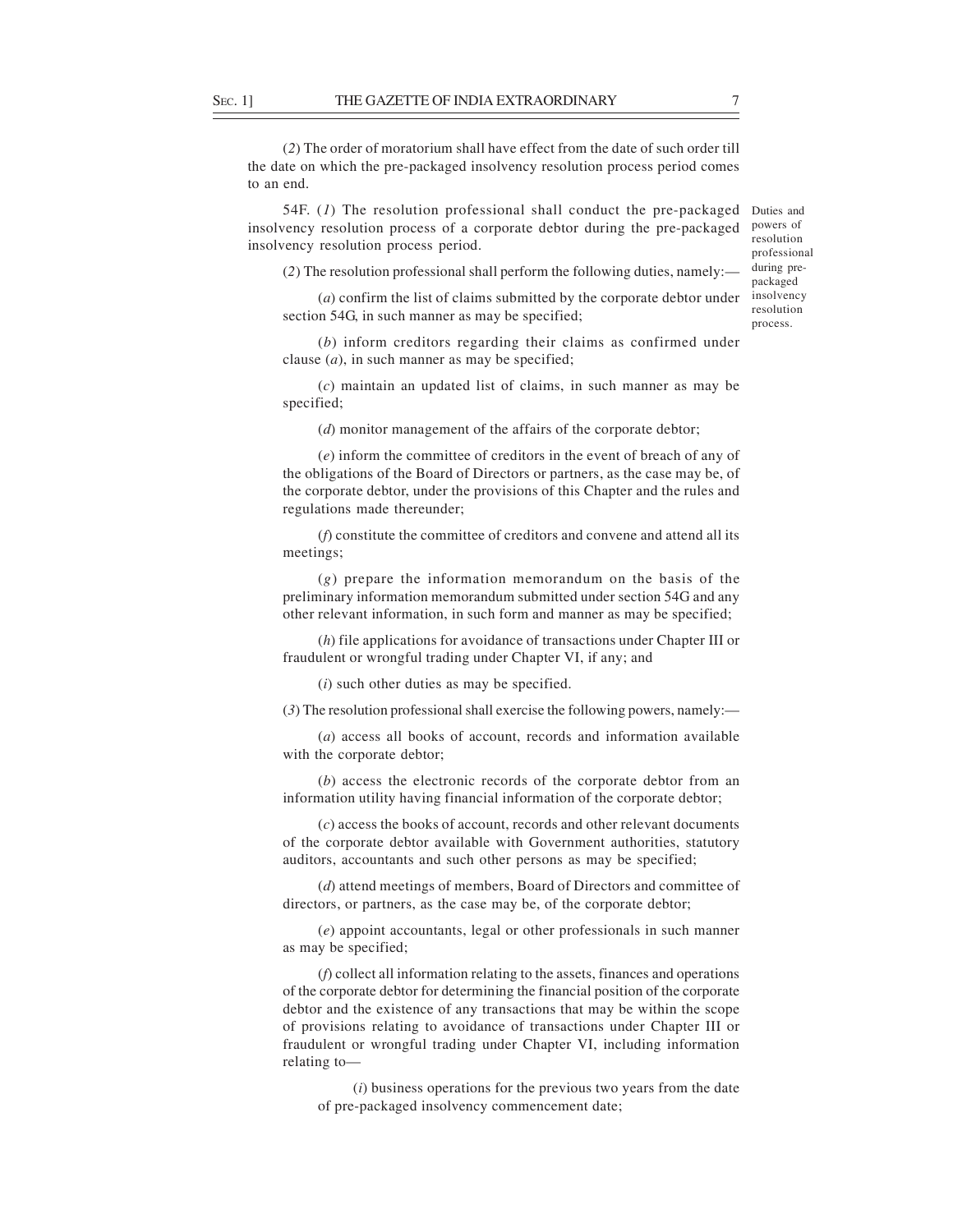8 THE GAZETTE OF INDIA EXTRAORDINARY [PART II—1994]<br>(ii) financial and operational payments for the previous two years<br>from the date of pre-packaged insolvency commencement date;<br>(iii) list of assets and liabilities as on (*ii*) financial and operational payments for the previous two years from the date of pre-packaged insolvency commencement date;

- (*iii*) list of assets and liabilities as on the initiation date; and
- $(iv)$  such other matters as may be specified;
- (g) take such other actions in such manner as may be specified.

(4) From the date of appointment of the resolution professional, the financial institutions maintaining accounts of the corporate debtor shall furnish all information relating to the corporate debtor available with them to the resolution professional, as and when required by him.

(5) The personnel of the corporate debtor, its promoters and any other person associated with the management of the corporate debtor shall extend all assistance and cooperation to the resolution professional as may be required by him to perform his duties and exercise his powers, and for such purposes, the provisions of sub-sections (2) and (3) of section 19 shall, *mutatis mutandis* apply, in relation to the proceedings under this Chapter.

(6) The fees of the resolution professional and any expenses incurred by him for conducting the pre-packaged insolvency resolution process shall be determined in such manner as may be specified:

Provided that the committee of creditors may impose limits and conditions on such fees and expenses:

Provided further that the fees and expenses for the period prior to the constitution of the committee of creditors shall be subject to ratification by it.

(7) The fees and expenses referred to in sub-section (6) shall be borne in such manner as may be specified.

List of claims 54G. (1) The corporate debtor shall, within two days of the pre-packaged insolvency commencement date, submit to the resolution professional the and following information, updated as on that date, in such form and manner as may preliminary information be specified, namely:—

> (a) a list of claims, along with details of the respective creditors, their security interests and guarantees, if any; and

> (b) a preliminary information memorandum containing information relevant for formulating a resolution plan.

(2) Where any person has sustained any loss or damage as a consequence of the omission of any material information or inclusion of any misleading information in the list of claims or the preliminary information memorandum submitted by the corporate debtor, every person who—

(a) is a promoter or director or partner of the corporate debtor, as the case may be, at the time of submission of the list of claims or the preliminary information memorandum by the corporate debtor; or

(b) has authorised the submission of the list of claims or the preliminary information memorandum by the corporate debtor,

shall, without prejudice to section 77A, be liable to pay compensation to every person who has sustained such loss or damage.

(3) No person shall be liable under sub-section (2), if the list of claims or the preliminary information memorandum was submitted by the corporate debtor without his knowledge or consent.

memorandum.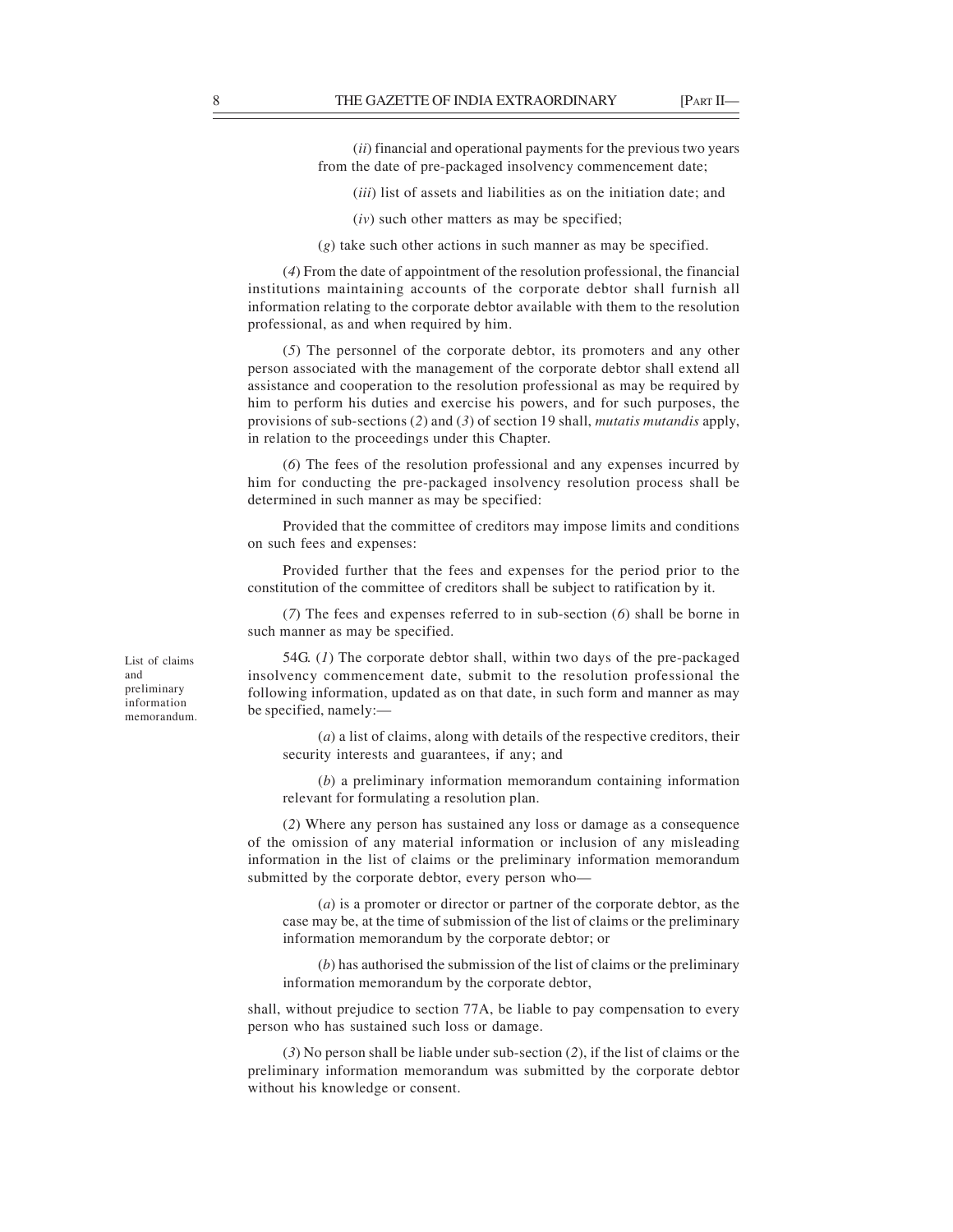SEC. 1] THE GAZETTE OF INDIA EXTRAORDINARY 9<br>
(4) Subject to section 54E, any person, who sustained any loss or damage<br>
as a consequence of omission of material information or inclusion of any misleading<br>
information in th (4) Subject to section 54E, any person, who sustained any loss or damage as a consequence of omission of material information or inclusion of any misleading information in the list of claims or the preliminary information memorandum shall be entitled to move a court having jurisdiction for seeking compensation for such loss or damage.

54H. During the pre-packaged insolvency resolution process period,—

(a) the management of the affairs of the corporate debtor shall continue to vest in the Board of Directors or the partners, as the case may be, of the corporate debtor, subject to such conditions as may be specified;

(b) the Board of Directors or the partners, as the case may be, of the corporate debtor, shall make every endeavour to protect and preserve the value of the property of the corporate debtor, and manage its operations as a going concern; and

 $(c)$  the promoters, members, personnel and partners, as the case may be, of the corporate debtor, shall exercise and discharge their contractual or statutory rights and obligations in relation to the corporate debtor, subject to the provisions of this Chapter and such other conditions and restrictions as may be prescribed.

54-I. (1) The resolution professional shall, within seven days of the Committee of pre-packaged insolvency commencement date, constitute a committee of creditors, based on the list of claims confirmed under clause  $(a)$  of sub-section (2) of section 54F:

Provided that the composition of the committee of creditors shall be altered on the basis of the updated list of claims, in such manner as may be specified, and any such alteration shall not affect the validity of any past decision of the committee of creditors.

(2) The first meeting of the committee of creditors shall be held within seven days of the constitution of the committee of creditors.

(3) The provisions of section 21, except sub-section  $(I)$  thereof, shall, *mutatis* mutandis apply, in relation to the committee of creditors under this Chapter:

 Provided that for the purposes of this sub-section, references to "resolution professional" under sub-sections  $(9)$  and  $(10)$  of section 21, shall be construed as references to "corporate debtor or the resolution professional".

 $54J(1)$  Where the committee of creditors, at any time during the pre-packaged insolvency resolution process period, by a vote of not less than sixty-six per cent. of the voting shares, resolves to vest the management of the corporate debtor with the resolution professional, the resolution professional shall make an application for this purpose to the Adjudicating Authority, in such professional.form and manner as may be specified.

(2) On an application made under sub-section  $(I)$ , if the Adjudicating Authority is of the opinion that during the pre-packaged insolvency resolution process—

(a) the affairs of the corporate debtor have been conducted in a fraudulent manner; or

(b) there has been gross mismanagement of the affairs of the corporate debtor,

it shall pass an order vesting the management of the corporate debtor with the resolution professional.

Vesting management of corporate debtor with resolution

Management of affairs of corporate debtor.

creditors.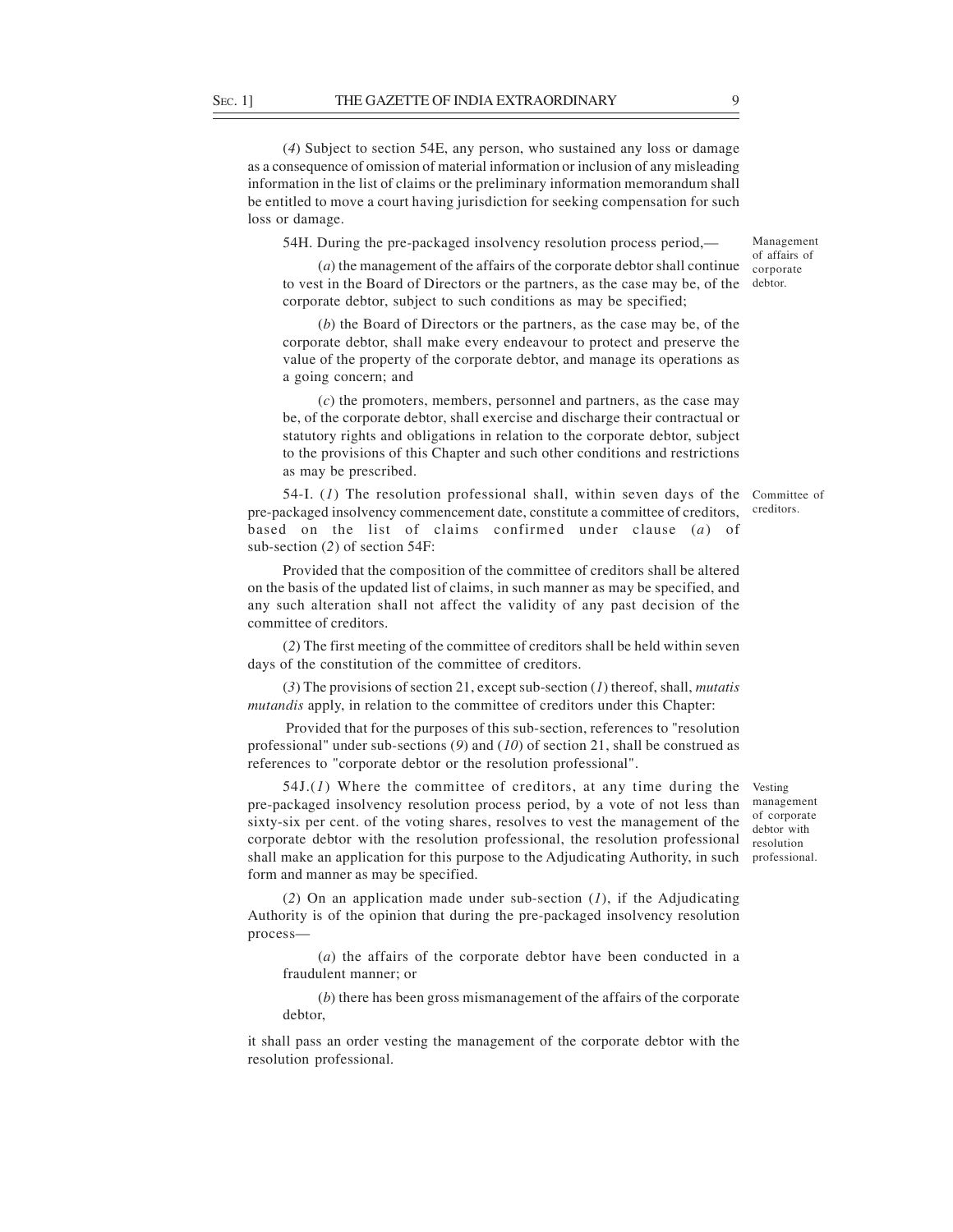THE GAZETTE OF INDIA EXTRAORDINARY [PART II—10]<br>
(3) Notwithstanding anything to the contrary contained in this Chapter, the<br>
provisions of—<br>
(a) sub-sections (2) and (2A) of section 14; (3) Notwithstanding anything to the contrary contained in this Chapter, the provisions of—

(a) sub-sections (2) and (2A) of section 14;

- (b) section 17;
- (c) clauses (e) to (g) of section 18;
- $(d)$  sections 19 and 20;
- (e) sub-section  $(1)$  of section 25;
- (f) clauses (a) to (c) and clause (k) of sub-section (2) of section 25; and
- (g) section 28,

shall, *mutatis mutandis* apply, to the proceedings under this Chapter, from the date of the order under sub-section (2), until the pre-packaged insolvency resolution process period comes to an end.

Consideration 54K. (1) The corporate debtor shall submit the base resolution plan, referred and approval to in clause  $(c)$  of sub-section  $(4)$  of section 54A, to the resolution professional within two days of the pre-packaged insolvency commencement date, and the of resolution resolution professional shall present it to the committee of creditors.

> (2) The committee of creditors may provide the corporate debtor an opportunity to revise the base resolution plan prior to its approval under sub-section (4) or invitation of prospective resolution applicants under sub-section  $(5)$ , as the case may be.

> (3) The resolution plans and the base resolution plan, submitted under this section shall conform to the requirements referred to in sub-sections  $(I)$  and  $(2)$  of section 30, and the provisions of sub-sections  $(1)$ ,  $(2)$  and  $(5)$  of section 30 shall, mutatis mutandis apply, to the proceedings under this Chapter.

> (4) The committee of creditors may approve the base resolution plan for submission to the Adjudicating Authority if it does not impair any claims owed by the corporate debtor to the operational creditors.

(5) Where—

(a) the committee of creditors does not approve the base resolution plan under sub-section (4); or

(b) the base resolution plan impairs any claims owed by the corporate debtor to the operational creditors,

the resolution professional shall invite prospective resolution applicants to submit a resolution plan or plans, to compete with the base resolution plan, in such manner as may be specified.

(6) The resolution applicants submitting resolution plans pursuant to invitation under sub-section  $(5)$ , shall fulfil such criteria as may be laid down by the resolution professional with the approval of the committee of creditors, having regard to the complexity and scale of operations of the business of the corporate debtor and such other conditions as may be specified.

(7) The resolution professional shall provide to the resolution applicants,—

(a) the basis for evaluation of resolution plans for the purposes of sub-section (9), as approved by the committee of creditors subject to such conditions as may be specified; and

plan.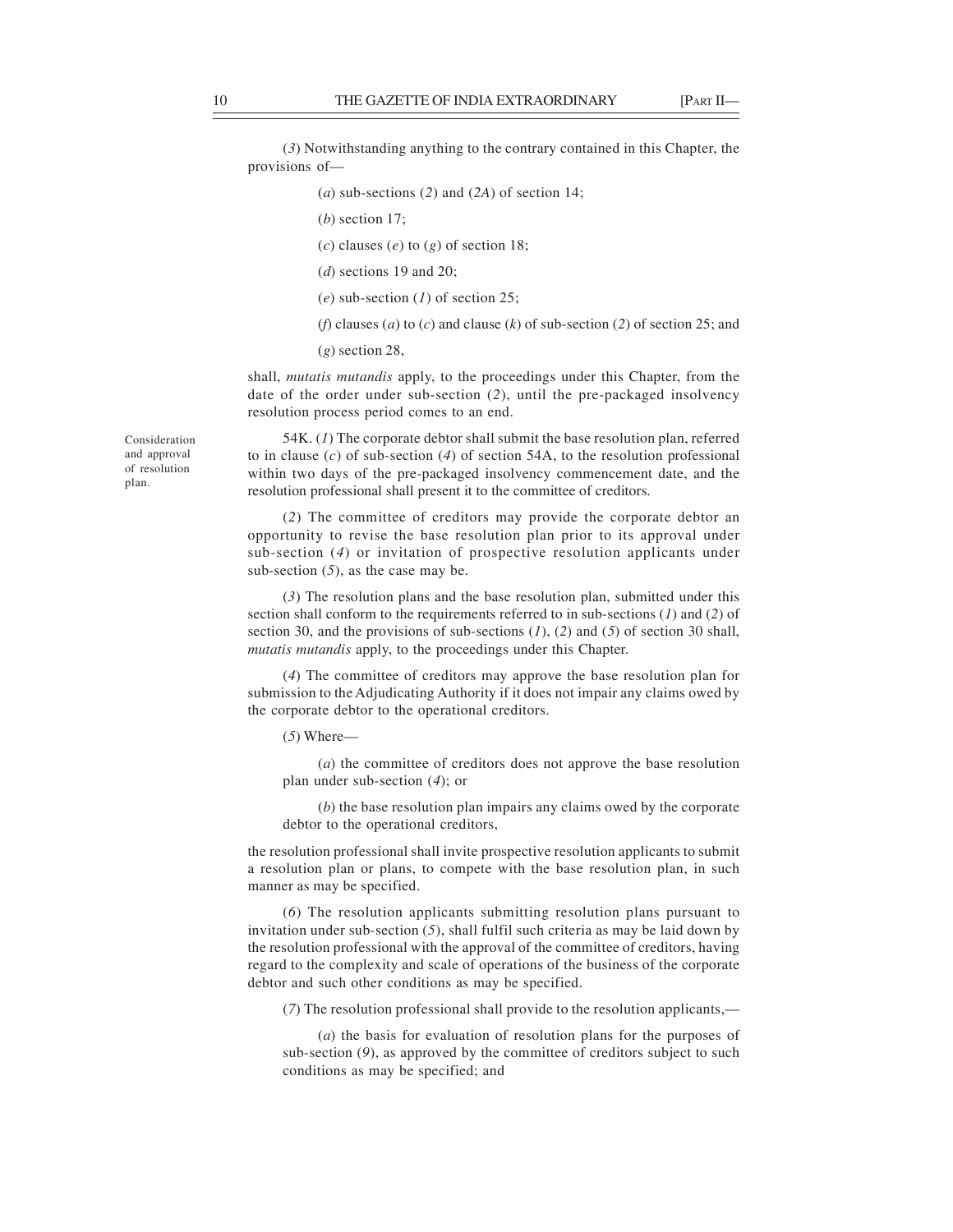SEC. 1] THE GAZETTE OF INDIA EXTRAORDINARY 11<br>
(b) the relevant information referred to in section 29, which shall,<br>
mutatis mutandis apply, to the proceedings under this Chapter,<br>
in such manner as may be specified. (b) the relevant information referred to in section 29, which shall, mutatis mutandis apply, to the proceedings under this Chapter,

in such manner as may be specified.

(8) The resolution professional shall present to the committee of creditors, for its evaluation, resolution plans which conform to the requirements referred to in sub-section (2) of section 30.

(9) The committee of creditors shall evaluate the resolution plans presented by the resolution professional and select a resolution plan from amongst them.

(10) Where, on the basis of such criteria as may be laid down by it, the committee of creditors decides that the resolution plan selected under sub-section (9) is significantly better than the base resolution plan, such resolution plan may be selected for approval under sub-section (12):

 Provided that the criteria laid down by the committee of creditors under this sub-section shall be subject to such conditions as may be specified.

(11) Where the resolution plan selected under sub-section (9) is not considered for approval or does not fulfil the requirements of sub-section  $(10)$ , it shall compete with the base resolution plan, in such manner and subject to such conditions as may be specified, and one of them shall be selected for approval under sub-section (12).

 $(12)$  The resolution plan selected for approval under sub-section  $(10)$  or sub-section  $(11)$ , as the case may be, may be approved by the committee of creditors for submission to the Adjudicating Authority:

Provided that where the resolution plan selected for approval under sub-section  $(11)$  is not approved by the committee of creditors, the resolution professional shall file an application for termination of the pre-packaged insolvency resolution process in such form and manner as may be specified.

(13) The approval of the resolution plan under sub-section (4) or sub-section  $(12)$ , as the case may be, by the committee of creditors, shall be by a vote of not less than sixty-six per cent. of the voting shares, after considering its feasibility and viability, the manner of distribution proposed, taking into account the order of priority amongst creditors as laid down in sub-section  $(1)$  of section 53, including the priority and value of the security interest of a secured creditor and such other requirements as may be specified.

(14) While considering the feasibility and viability of a resolution plan, where the resolution plan submitted by the corporate debtor provides for impairment of any claims owed by the corporate debtor, the committee of creditors may require the promoters of the corporate debtor to dilute their shareholding or voting or control rights in the corporate debtor:

 Provided that where the resolution plan does not provide for such dilution, the committee of creditors shall, prior to the approval of such resolution plan under sub-section  $(4)$  or sub-section  $(12)$ , as the case may be, record reasons for its approval.

(15) The resolution professional shall submit the resolution plan as approved by the committee of creditors under sub-section  $(4)$  or sub-section  $(12)$ , as the case may be, to the Adjudicating Authority.

Explanation I.—For the removal of doubts, it is hereby clarified that, the corporate debtor being a resolution applicant under clause (25) of section 5, may submit the base resolution plan either individually or jointly with any other person.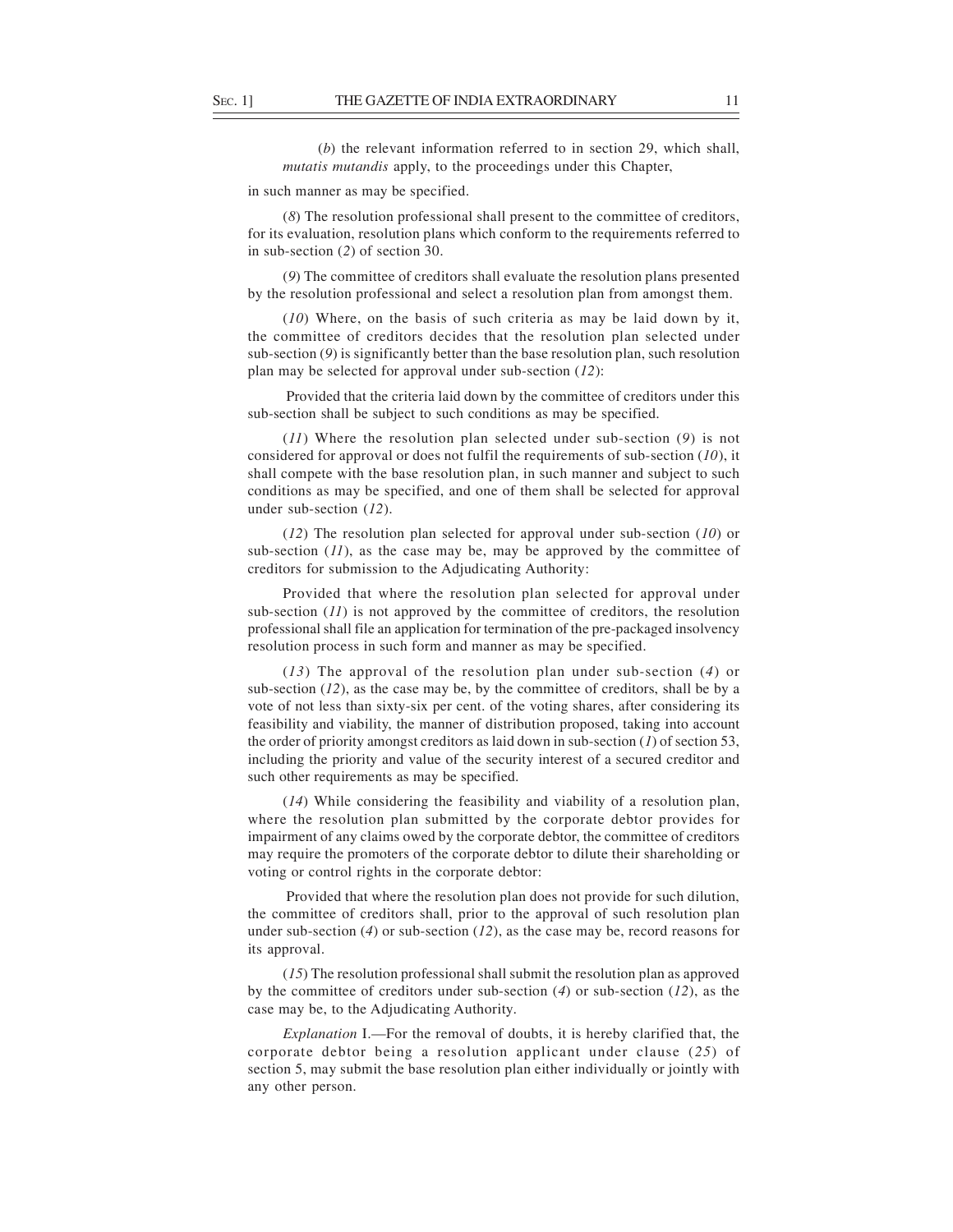THE GAZETTE OF INDIA EXTRAORDINARY [PART II—<br>
Explanation II.—For the purposes of sub-sections (4) and (14), claims<br>
shall be considered to be impaired where the resolution plan does not provide for<br>
the full payment of t Explanation II.—For the purposes of sub-sections  $(4)$  and  $(14)$ , claims shall be considered to be impaired where the resolution plan does not provide for the full payment of the confirmed claims as per the updated list of claims maintained by the resolution professional.

Approval of 54L. (1) If the Adjudicating Authority is satisfied that the resolution plan as approved by the committee of creditors under sub-section (4) or sub-section (12), resolution as the case may be of section 54K, subject to the conditions provided therein, meets the requirements as referred to in sub-section (2) of section 30, it shall, within thirty days of the receipt of such resolution plan, by order, approve the resolution plan:

> Provided that the Adjudicating Authority shall, before passing an order for approval of a resolution plan under this sub-section, satisfy itself that the resolution plan has provisions for its effective implementation.

> (2) The order of approval under sub-section  $(I)$  shall have such effect as provided under sub-sections  $(1)$ ,  $(3)$  and  $(4)$  of section 31, which shall, *mutatis* mutandis apply, to the proceedings under this Chapter.

> (3) Where the Adjudicating Authority is satisfied that the resolution plan does not conform to the requirements referred to in sub-section  $(I)$ , it may, within thirty days of the receipt of such resolution plan, by an order, reject the resolution plan and pass an order under section 54N.

> (4) Notwithstanding anything to the contrary contained in this section, where the Adjudicating Authority has passed an order under sub-section (2) of section 54J and the resolution plan approved by the committee of creditors under sub-section  $(4)$  or sub-section  $(12)$ , as the case may be of section 54K, does not result in the change in the management or control of the corporate debtor to a person who was not a promoter or in the management or control of the corporate debtor, the Adjudicating Authority shall pass an order—

> > (a) rejecting such resolution plan;

(b) terminating the pre-packaged insolvency resolution process and passing a liquidation order in respect of the corporate debtor as referred to in sub-clauses  $(i)$ ,  $(ii)$  and  $(iii)$  of clause  $(b)$  of sub-section  $(I)$  of section 33; and

(c) declaring that the pre-packaged insolvency resolution process costs, if any, shall be included as part of the liquidation costs for the purposes of liquidation of the corporate debtor.

54M. Any appeal against an order approving the resolution plan under order under  $\begin{array}{ll}\n\text{sub-section} (1) & \text{of section 54L, shall be on the grounds laid down in}\n\end{array}$ sub-section (3) of section 61.

54N. (1) Where the resolution professional files an application with the Termination Adjudicating Authority,—

insolvency (a) under the proviso to sub-section (12) of section 54K; or

(b) under sub-section (3) of section 54D,

the Adjudicating Authority shall, within thirty days of the date of such application, by an order,—

(i) terminate the pre-packaged insolvency resolution process; and

(ii) provide for the manner of continuation of proceedings initiated

Appeal against section 54L.

of prepackaged resolution process.

plan.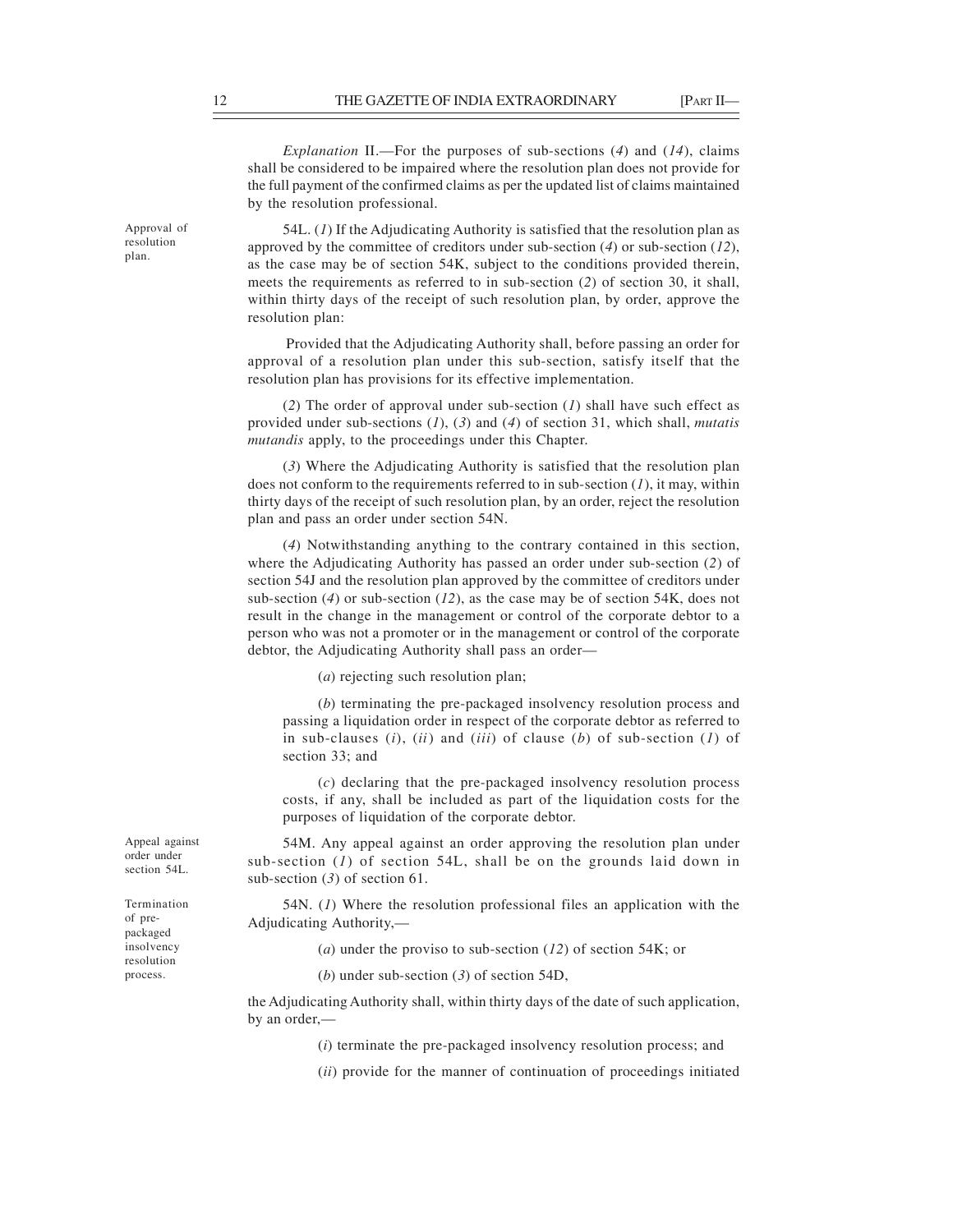(2) Where the resolution professional, at any time after the pre-packaged insolvency commencement date, but before the approval of resolution plan under sub-section  $(4)$  or sub-section  $(12)$ , as the case may be of section 54K, intimates the Adjudicating Authority of the decision of the committee of creditors, approved by a vote of not less than sixty-six per cent. of the voting shares, to terminate the pre-packaged insolvency resolution process, the Adjudicating Authority shall pass an order under sub-section (1).

(3) Where the Adjudicating Authority passes an order under sub-section (1), the corporate debtor shall bear the pre-packaged insolvency resolution process costs, if any.

(4) Notwithstanding anything to the contrary contained in this section, where the Adjudicating Authority has passed an order under sub-section (2) of section 54J and the pre-packaged insolvency resolution process is required to be terminated under sub-section  $(1)$ , the Adjudicating Authority shall pass an order—

(a) of liquidation in respect of the corporate debtor as referred to in sub-clauses  $(i)$ ,  $(ii)$  and  $(iii)$  of clause  $(b)$  of sub-section  $(1)$  of section 33; and

(b) declare that the pre-packaged insolvency resolution process costs, if any, shall be included as part of the liquidation costs for the purposes of liquidation of the corporate debtor.

 $54-O(1)$  The committee of creditors, at any time after the pre-packaged insolvency commencement date but before the approval of resolution plan under sub-section (4) or sub-section  $(12)$ , as the case may be of section 54K, by a vote of not less than sixty-six per cent. of the voting shares, may resolve to initiate a corporate insolvency resolution process in respect of the corporate debtor, if such corporate debtor is eligible for corporate insolvency resolution process under Chapter II.

Initiation of corporate insolvency resolution process.

(2) Notwithstanding anything to the contrary contained in Chapter II, where the resolution professional intimates the Adjudicating Authority of the decision of the committee of creditors under sub-section  $(1)$ , the Adjudicating Authority shall, within thirty days of the date of such intimation, pass an order to—

(a) terminate the pre-packaged insolvency resolution process and initiate corporate insolvency resolution process under Chapter II in respect of the corporate debtor;

(b) appoint the resolution professional referred to in clause (b) of sub-section  $(I)$  of section 54E as the interim resolution professional, subject to submission of written consent by such resolution professional to the Adjudicating Authority in such form as may be specified; and

(c) declare that the pre-packaged insolvency resolution process costs, if any, shall be included as part of insolvency resolution process costs for the purposes of the corporate insolvency resolution process of the corporate debtor.

(3) Where the resolution professional fails to submit written consent under clause  $(b)$  of sub-section  $(2)$ , the Adjudicating Authority shall appoint an interim resolution professional by making a reference to the Board for recommendation, in the manner as provided under section 16.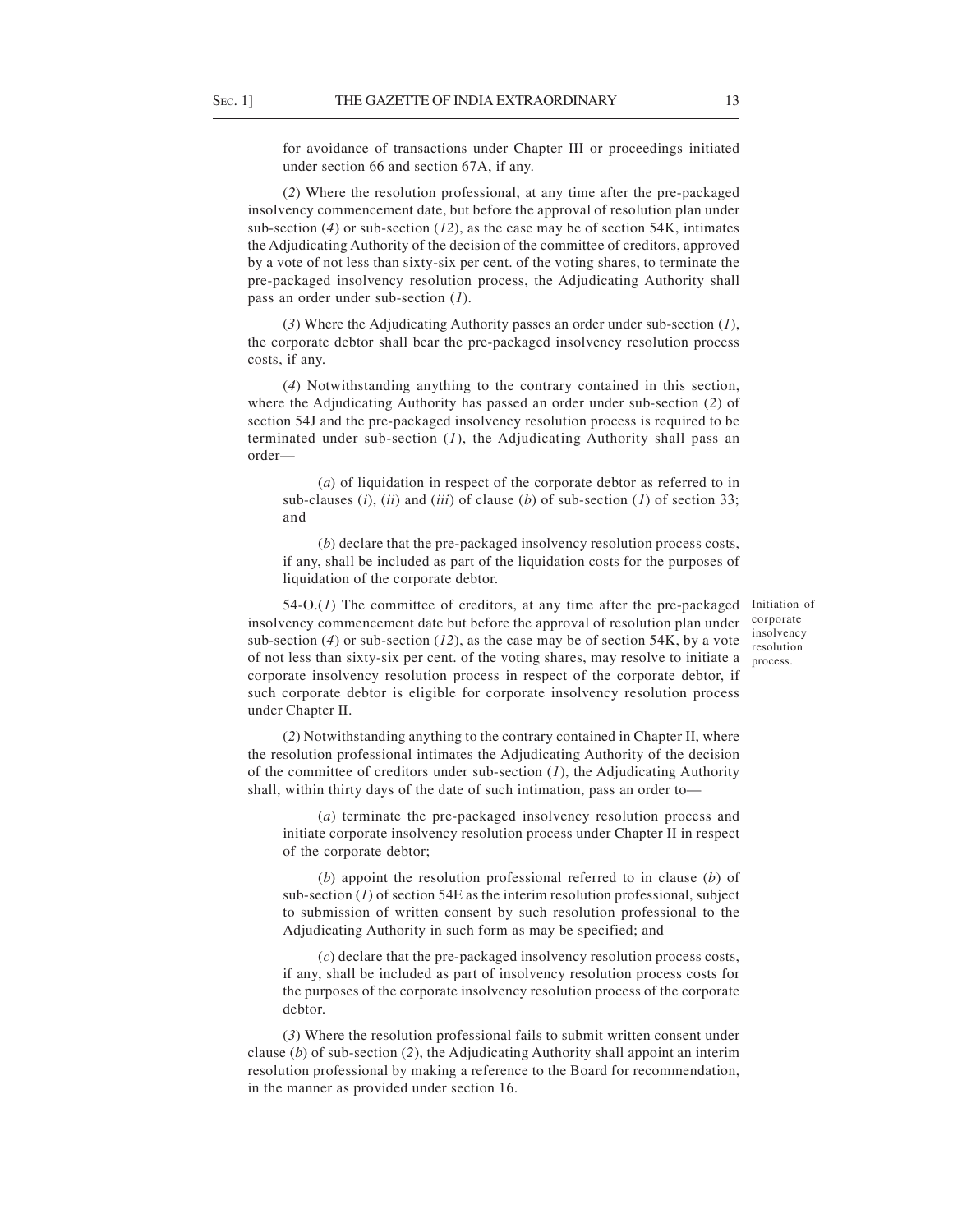THE GAZETTE OF INDIA EXTRAORDINARY [PART II—19]<br>
(4) Where the Adjudicating Authority passes an order under<br>
sub-section (2)—<br>
(a) such order shall be deemed to be an order of admission of an (4) Where the Adjudicating Authority passes an order under sub-section (2)—

(a) such order shall be deemed to be an order of admission of an application under section 7 and shall have the same effect;

(b) the corporate insolvency resolution process shall commence from the date of such order;

(c) the proceedings initiated for avoidance of transactions under Chapter III or proceedings initiated under section 66 and section 67A, if any, shall continue during the corporate insolvency resolution process;

(d) for the purposes of sections 43, 46 and 50, references to "insolvency commencement date" shall mean "pre-packaged insolvency commencement date"; and

(e) in computing the relevant time or the period for avoidable transactions, the time-period for the duration of the pre-packaged insolvency resolution process shall also be included, notwithstanding anything to the contrary contained in sections 43, 46 and 50.

Application of 54P. (1) Save as provided under this Chapter, the provisions of sections 24, provisions of 25A, 26, 27, 28, 29A, 32A, 43 to 51, and the provisions of Chapters VI and VII of this Part shall, *mutatis mutandis* apply, to the pre-packaged insolvency resolution process, subject to the following, namely:— to this

> (a) reference to "members of the suspended Board of Directors or the partners" under clause (b) of sub-section (3) of section 24 shall be construed as reference to "members of the Board of Directors or the partners, unless an order has been passed by the Adjudicating Authority under section 54J";

> (b) reference to "clause (j) of sub-section (2) of section  $25$ " under section 26 shall be construed as reference to "clause  $(h)$  of sub-section  $(2)$ of section 54F";

> (c) reference to "section 16" under section 27 shall be construed as reference to "section 54E";

> (d) reference to "resolution professional" in sub-sections (1) and (4) of section 28 shall be construed as "corporate debtor";

> (e) reference to "section 31" under sub-section (3) of section 61 shall be construed as reference to "sub-section  $(I)$  of section 54L";

> (*f*) reference to "section 14" in sub-sections (*I*) and (2) of section 74 shall be construed as reference to "clause  $(a)$  of sub-section  $(I)$  of section 54E":

> $(g)$  reference to "section 31" in sub-section (3) of section 74 shall be construed as reference to "sub-section  $(I)$  of section 54L".

(2) Without prejudice to the provisions of this Chapter and unless the context otherwise requires, where the provisions of Chapters II, III, VI and VII are applied to the proceedings under this Chapter, references to—

(a) "insolvency commencement date" shall be construed as references to "pre-packaged insolvency commencement date";

(b) "resolution professional" or "interim resolution professional", as the case may be, shall be construed as references to the resolution professional appointed under this Chapter;

(c) "corporate insolvency resolution process" shall be construed as references to "pre-packaged insolvency resolution process"; and

Chapters II, III, VI and VII Chapter.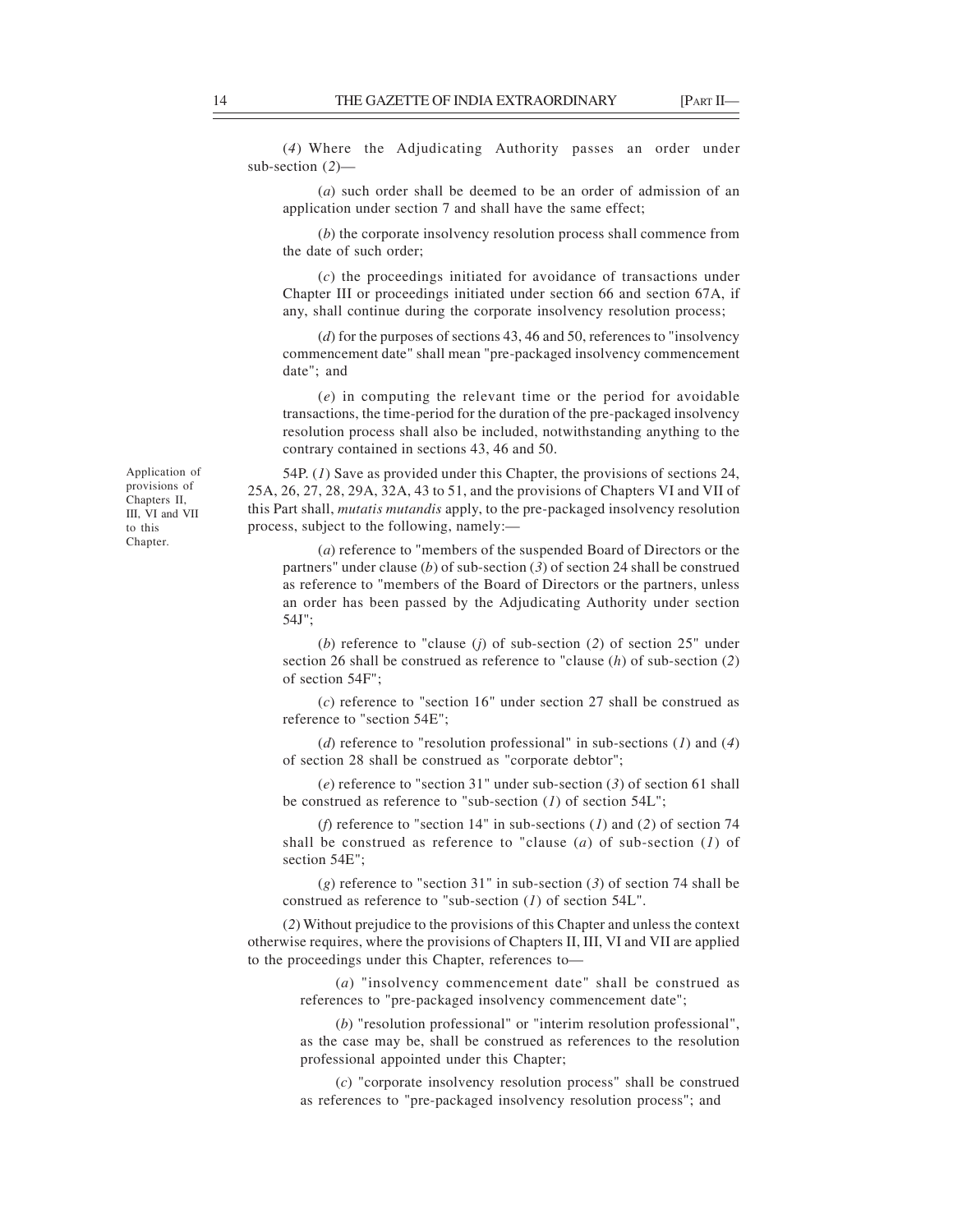SEC. 1] THE GAZETTE OF INDIA EXTRAORDINARY 15<br>
(d) "insolvency resolution process period" shall be construed as<br>
references to "pre-packaged insolvency resolution process period".'<br>
9. In section 61 of the principal Act, f (d) "insolvency resolution process period" shall be construed as references to "pre-packaged insolvency resolution process period".'.

9. In section 61 of the principal Act, for sub-section (4), the following sub-sections Amendment shall be substituted, namely: of section 61.

"(4) An appeal against a liquidation order passed under section 33, or sub-section (4) of section 54L, or sub-section (4) of section 54N, may be filed on grounds of material irregularity or fraud committed in relation to such a liquidation order.

(5) An appeal against an order for initiation of corporate insolvency resolution process passed under sub-section (2) of section 54-O, may be filed on grounds of material irregularity or fraud committed in relation to such an order.".

10. In section 65 of the principal Act, after sub-section (2), the following Amendment sub-section shall be inserted, namely:—

"(3) If any person initiates the pre-packaged insolvency resolution process—

(a) fraudulently or with malicious intent for any purpose other than for the resolution of insolvency; or

(b) with the intent to defraud any person,

the Adjudicating Authority may impose upon such person a penalty which shall not be less than one lakh rupees, but may extend to one crore rupees.".

11. After section 67 of the principal Act, the following section shall be inserted, Insertion of namely:— when the contract of the contract of the contract of the contract of the contract of the contract of the contract of the contract of the contract of the contract of the contract of the contract of the contract of

"67A. On and after the pre-packaged insolvency commencement date, where an officer of the corporate debtor manages its affairs with the intent to defraud creditors of the corporate debtor or for any fraudulent purpose, the Adjudicating Authority may, on an application by the resolution professional, pass an order imposing upon any such officer, a penalty which shall not be less than one lakh rupees, but may extend to one crore rupees.".

12. In section 77 of the principal Act, the *Explanation* shall be omitted.

13. After section 77 of the principal Act, the following section shall be inserted, namely:— when the contract of the contract of the contract of the contract of the contract of the contract of the contract of the contract of the contract of the contract of the contract of the contract of the contract of

"77A. (1) Where—

(a) a corporate debtor provides any information in the application related to preunder section 54C which is false in material particulars, knowing it to be false or omits any material fact, knowing it to be material; or

(b) a corporate debtor provides any information in the list of claims or the preliminary information memorandum submitted under sub-section  $(I)$  of section 54G which is false in material particulars, knowing it to be false or omits any material fact, knowing it to be material; or

(c) any person who knowingly and wilfully authorised or permitted the furnishing of such information under sub-clauses (a) and  $(b)$ ,

such corporate debtor or person, as the case may be, shall be punishable with imprisonment for a term which shall not be less than three years, but which may

new section 67A.

of section 65.

Fraudulent management of corporate debtor during pre-packaged insolvency resolution process.

Omission of Explanation to section 77.

Insertion of new section 77A.

Punishment for offences packaged insolvency resolution process.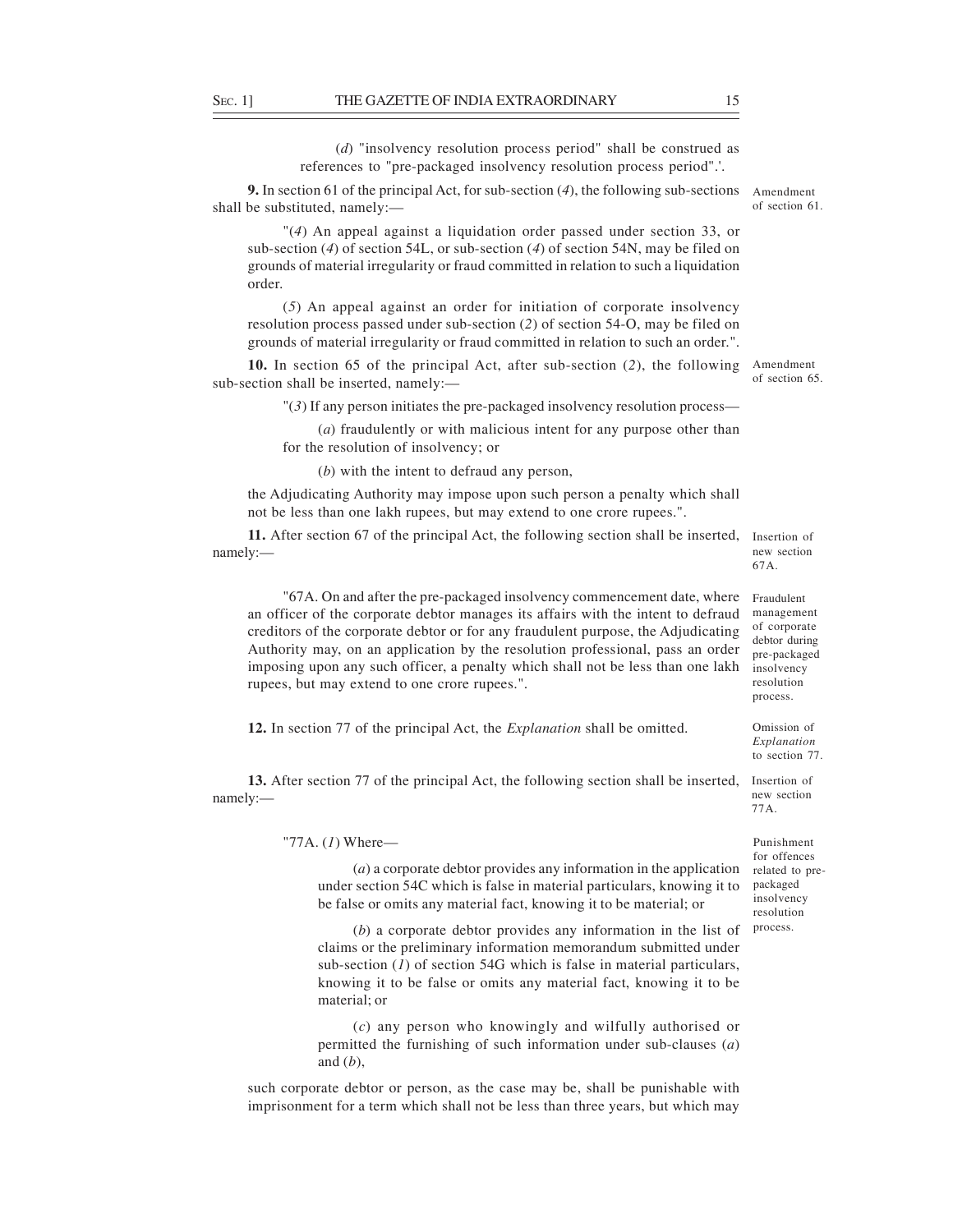THE GAZETTE OF INDIA EXTRAORDINARY [PART II—<br>
extend to five years or with fine which shall not be less than one lakh rupees, but<br>
which may extend to one crore rupees, or with both.<br>
(2) If a director or partner of the co extend to five years or with fine which shall not be less than one lakh rupees, but which may extend to one crore rupees, or with both.

(2) If a director or partner of the corporate debtor, as the case may be, deliberately contravenes the provisions of Chapter III-A, such person shall be punishable with imprisonment for not less than three years, but which may extend to five years, or with fine which shall not be less than one lakh rupees, but which may extend to one crore rupees, or with both.

Explanation.—For the purposes of this section and sections 75, 76 and 77, an application shall be deemed to be false in material particulars in case the facts mentioned or omitted in the application, if true, or not omitted from the application, as the case may be, would have been sufficient to determine the existence of a default under this Code.".

of section 208.

Amendment **14.** In section 208 of the principal Act,—

(i) after clause  $(c)$ , the following clause shall be inserted, namely:—

 $\Gamma$  (*ca*) pre-packaged insolvency resolution process under Chapter III-A of Part II;";

(ii) after sub-section  $(I)$ , the following sub-section shall be inserted, namely:—

 $\Gamma$ (*IA*) Where the name of the insolvency professional proposed to be appointed as a resolution professional, is approved under clause (e) of sub-section (2) of section 54A, it shall be the function of such insolvency professional to take such actions as may be necessary to perform his functions and duties prior to the initiation of the pre-packaged insolvency resolution process under Chapter III-A of Part II.".

Amendment **15.** In section 239 of the principal Act, in sub-section (2), after clause  $f(c)$ , the of section following clauses shall be inserted, namely:—  $239.$   $1010 \text{w m}$ 

> $\Gamma$  (*fd*) the form, particulars, manner and fee for making application before the Adjudicating Authority under sub-section (2) of section 54C;

> (fe) the conditions and restrictions with which the promoters, members, personnel and partners of the corporate debtor shall exercise and discharge contractual or statutory rights and obligations under clause  $(c)$  of section 54H;".

of section 240.

Amendment **16.** In section 240 of the principal Act, in sub-section  $(2)$ ,—

(i) after clause (e), the following clause shall be inserted, namely:—

 $''(ea)$  the other costs under sub-clause (e) of clause (23C) of section 5:":

(*ii*) after clause (*zk*), the following clauses shall be inserted, namely:—

 $\Gamma(zka)$  such number of financial creditors and the manner of proposing the insolvency professional, and the form for approving such insolvency professional by the financial creditors under clause  $(e)$ , the persons who shall provide approval under the proviso to clause  $(e)$ , the form for making a declaration under clause (f) of sub-section (2) of section 54A;

(zkb) the form for obtaining approval from financial creditors under sub-section  $(3)$ , and the persons who shall provide approval under the proviso to sub-section (3) of section 54A;

 $(zkc)$  the other conditions for the base resolution plan under clause  $(c)$ , and such information and documents under clause  $(d)$  of sub-section (4) of section 54A;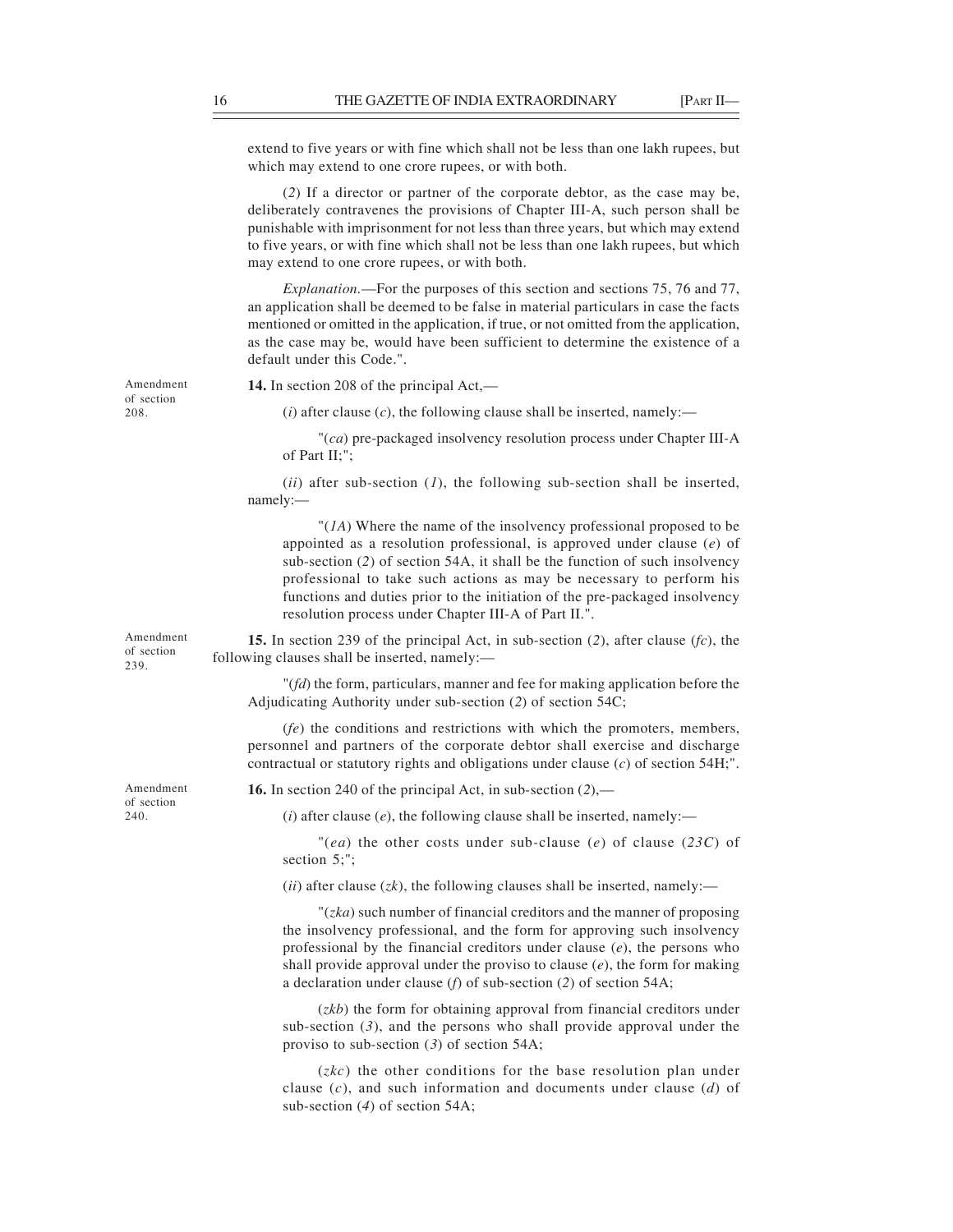SEC. 1] THE GAZETTE OF INDIA EXTRAORDINARY 17<br>
(*zkd*) the form in which the report is to be prepared under clause (*a*),<br>
such reports and other documents under clause (*b*), and such other duties<br>
under clause (*c*) of  $(zkd)$  the form in which the report is to be prepared under clause  $(a)$ , such reports and other documents under clause  $(b)$ , and such other duties under clause  $(c)$  of sub-section  $(1)$ , and the manner of determining and bearing the fees in sub-section  $(3)$  of section 54B;

 $(zke)$  the form for providing written consent of the insolvency professional under clause  $(b)$ , the form for declaration under clause  $(c)$ , the information relating to books of account and such other documents relating to such period under clause (d) of sub-section (3) of section 54C;

(*zkf*) the form and manner for making application for termination of the pre-packaged insolvency resolution process under sub-section (3) of section 54D;

(zkg) the form and manner of making public announcement under clause  $(c)$  of sub-section  $(I)$  of section 54E;

 $(zkh)$  the manner of confirming the list of claims under clause  $(a)$ , the manner of informing creditors under clause  $(b)$ , the manner of maintaining an updated list of claims under clause  $(c)$ , the form and manner of preparing the information memorandum under clause  $(g)$ , and such other duties under clause (i) of sub-section (2) of section  $54F$ ;

 $(zki)$  such other persons under clause  $(c)$ , the manner of appointing accountants, legal or other professionals under clause  $(e)$ , such other matters under sub-clause  $(iv)$  of clause  $(f)$  and the manner of taking other actions under clause  $(g)$  of sub-section  $(3)$  of section 54F;

 $(zkj)$  the manner of determination of fees and expenses as may be incurred by the resolution professional under sub-section (6) of section 54F;

 $(zkk)$  the manner of bearing fees and expenses under sub-section (7) of section 54F;

(zkl) the form and manner of list of claims and preliminary information memorandum under sub-section  $(I)$  of section 54G;

 $(zkm)$  the conditions under clause (*a*) of section 54H;

 $(zkn)$  the manner of alteration of the composition of the committee of creditors under the proviso to sub-section  $(I)$  of section 54-I;

 $(zko)$  the form and manner of making application under sub-section  $(1)$ of section 54J;

 $(zkp)$  the manner of inviting prospective resolution applicants under sub-section (5) of section 54K;

 $(zkq)$  the other conditions under sub-section (6) of section 54K;

 $(zkr)$  the conditions under clause (*a*) and the manner of providing the basis for evaluation of resolution plans and the information referred to in section 29 under sub-section (7) of section 54K;

 $(zks)$  the conditions under the proviso to sub-section  $(10)$  of section 54K;

 $(zkt)$  the manner and conditions under sub-section  $(11)$  of section 54K;

(zku) the form and manner of filing application under the proviso to sub-section (12) of section 54K;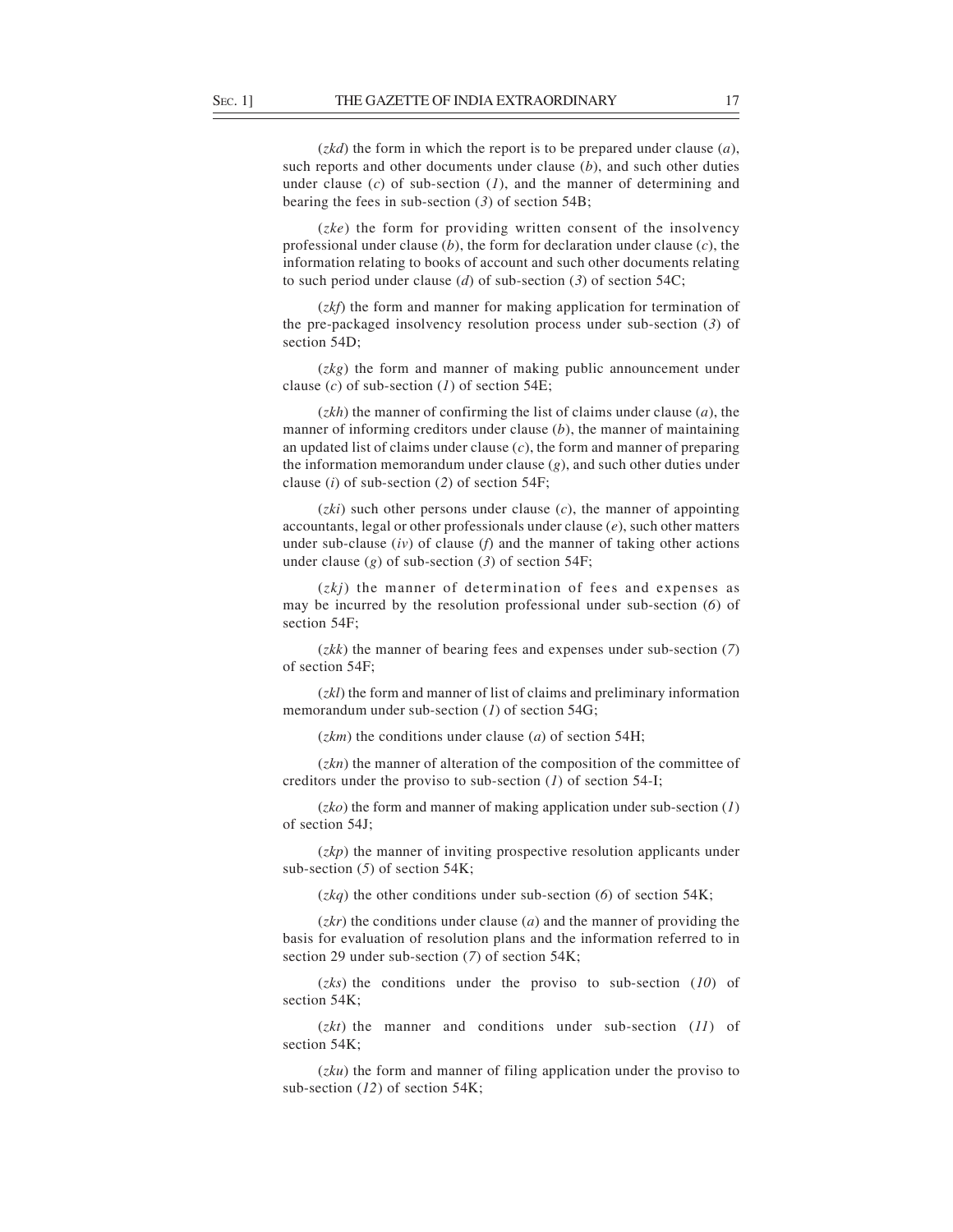(zkv) the other requirements under sub-section (13) of section 54K;

 $(zkw)$  the form for submission of written consent under clause  $(b)$  of sub-section (2) of section 54-O;". 18 THE GAZETTE OF INDIA EXTRAORDINARY [PART II— SEC. 1]<br>
(zkv) the other requirements under sub-section (13) of section 54K;<br>
(zkw) the form for submission of written consent under clause (b) of<br>
sub-section (2) of sectio

Amendment 17. In section 240A of the principal Act, in sub-section (1), after the words  $\frac{1}{240A}$  "corporate insolvency resolution process", the words "or pre-packaged insolvency" resolution process" shall be inserted.  $240A.$  Corporate

Repeal and **18.** (1) The Insolvency and Bankruptcy Code (Amendment) Ordinance, 2021 is Ord. 3 of savings. hereby repealed.

Ord. 3 of 2021.

and the contract of the contract of the contract of the contract of the contract of the contract of the contra<br>And the contract of the contract of the contract of the contract of the contract of the contract of the contra

(2) Notwithstanding such repeal, anything done or any action taken under the said Ordinance shall be deemed to have been done or taken under the provisions of this Act.

> ANOOP KUMAR MENDIRATTA, Secretary to the Govt. of India.

UPLOADED BY THE MANAGER, GOVERNMENT OF INDIA PRESS, MINTO ROAD, NEW DELHI–110002 AND PUBLISHED BY THE CONTROLLER OF PUBLICATIONS, DELHI–110054.